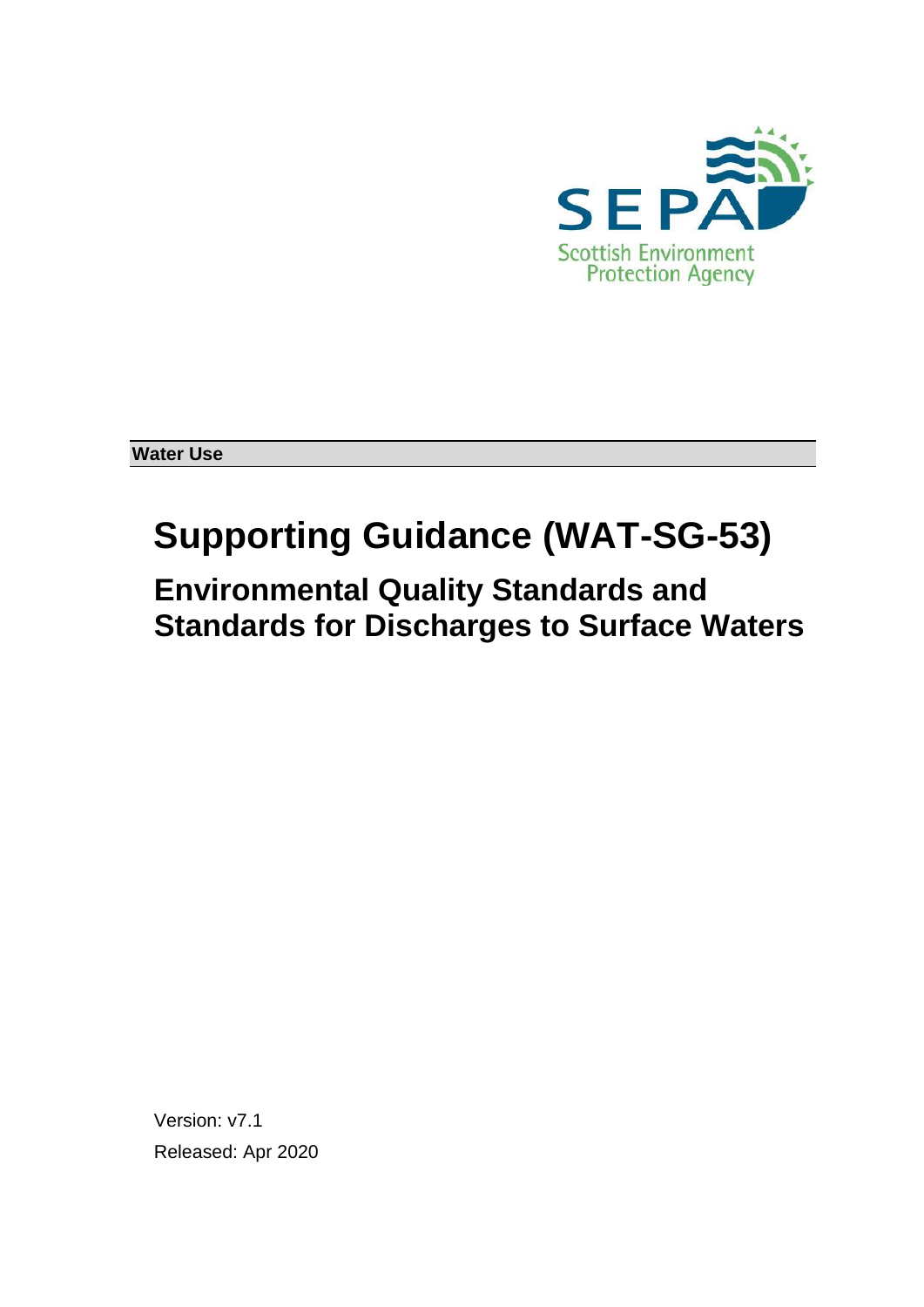## **Copyright and Legal Information**

Copyright© 2020 Scottish Environment Protection Agency (SEPA). All rights reserved. No part of this document may be reproduced in any form or by any means, electronic or mechanical, including (but not limited to) photocopying, recording or using any information storage and retrieval systems, without the express permission in writing of SEPA.

**Disclaimer:** Whilst every effort has been made to ensure the accuracy of this document, SEPA cannot accept and hereby expressly excludes all or any liability and gives no warranty, covenant or undertaking (whether express or implied) in respect of the fitness for purpose of, or any error, omission or discrepancy in, this document and reliance on contents hereof is entirely at the user's own risk.

**Registered Trademarks:** All registered trademarks used in this document are used for reference purpose only. Other brand and product names maybe registered trademarks or trademarks of their respective holders.

|                | <b>Version Description</b>                                                                                                                                                                                             |
|----------------|------------------------------------------------------------------------------------------------------------------------------------------------------------------------------------------------------------------------|
| v1.0           | First issue for Water Use based on following UKTAG Reports:                                                                                                                                                            |
|                | UK Environmental Standards and Conditions (Phase 1 & 2)<br>Proposals for Groundwater Classification System<br>Proposals for Environmental Quality Standards for Annex VIII Substances                                  |
| v2.0           | New base template applied, links to docs revised for new SEPA website, Nov 2008                                                                                                                                        |
| v3.0           | Revised to reflect The Scotland River Basin District (Surface Water Typology,<br>Environmental Standards, Condition Limits and Groundwater Threshold Values)<br>Directions 2009.<br>Non-Statutory Standards also added |
| v3.1           | Minor corrections to Table 1 Status & Table 4 units.                                                                                                                                                                   |
| v4.0           | Expired CMS links reviewed and updated                                                                                                                                                                                 |
| v5.1           | Revised to reflect the Standards Directions 2014                                                                                                                                                                       |
| v6             | Revised to reflect the Standards Directions 2015 & including Nov 2015 updates to<br>Tables 3, 4, 5 & 7                                                                                                                 |
| v6.1           | Standards Directions/Heldpesk links updated (CR/17/7076); T5 zinc value &<br>calculation modified.                                                                                                                     |
| V <sub>7</sub> | Doc consolidated into single doc for primary users (website), T9 Excis updated.                                                                                                                                        |
| V7.1           | Correction to Cadmium values (Table 4), Tables & Directions links updated                                                                                                                                              |

#### **Update Summary**

#### **Notes**

**References**: Linked references to other documents have been disabled in this web version of the document. See the References section for details of all referenced documents.

**Printing the Document**: This document is uncontrolled if printed and is only intended to be viewed online.

If you do need to print the document, the best results are achieved using Booklet printing or else double-sided, Duplex (2-on-1) A4 printing (both four pages per A4 sheet).

**Always refer to the online document for accurate and up-to-date information**.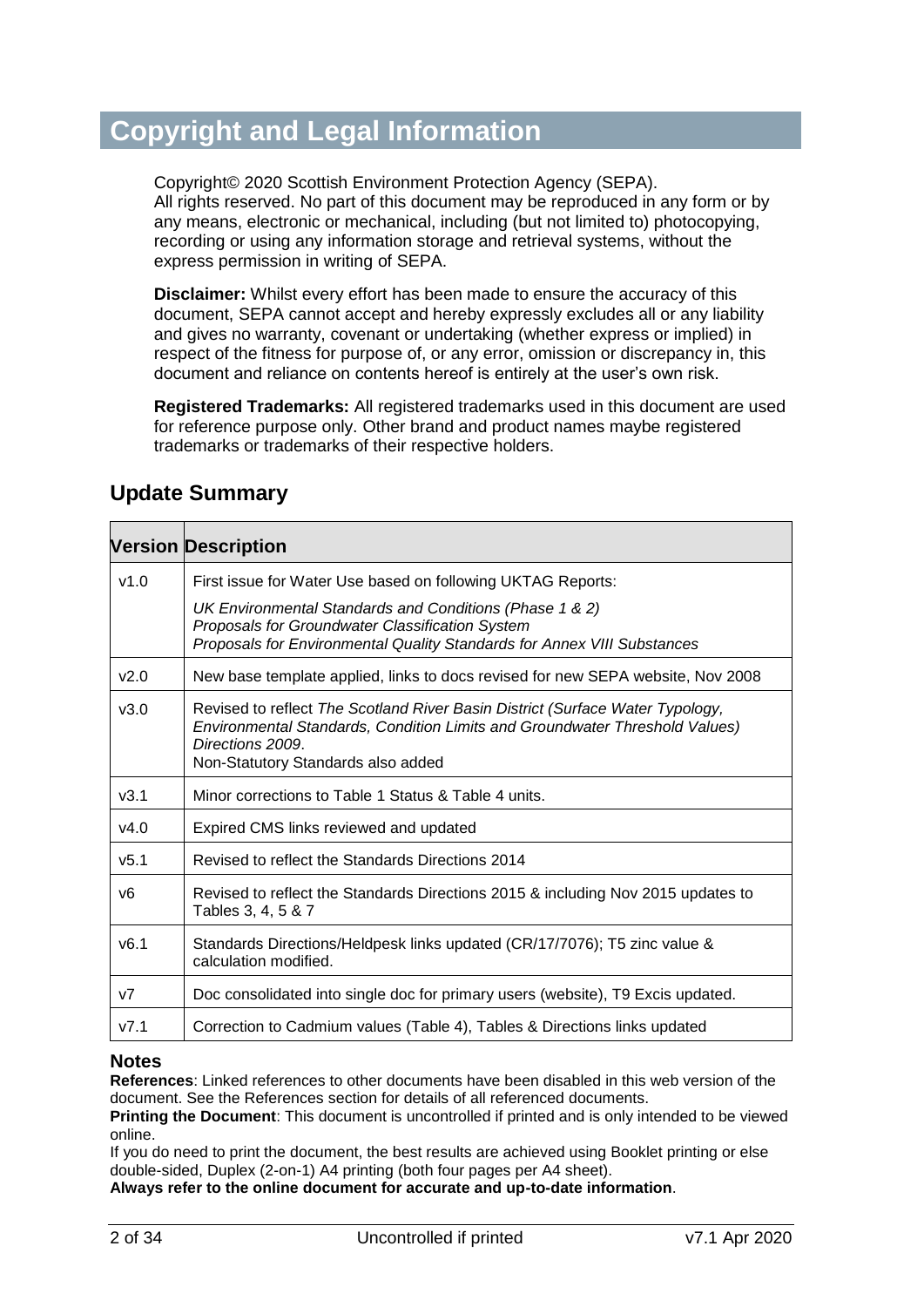# Table of Contents

| 3.3 Substances under the repealed Dangerous Substances Directive 7 |  |
|--------------------------------------------------------------------|--|
|                                                                    |  |
|                                                                    |  |
|                                                                    |  |
|                                                                    |  |
|                                                                    |  |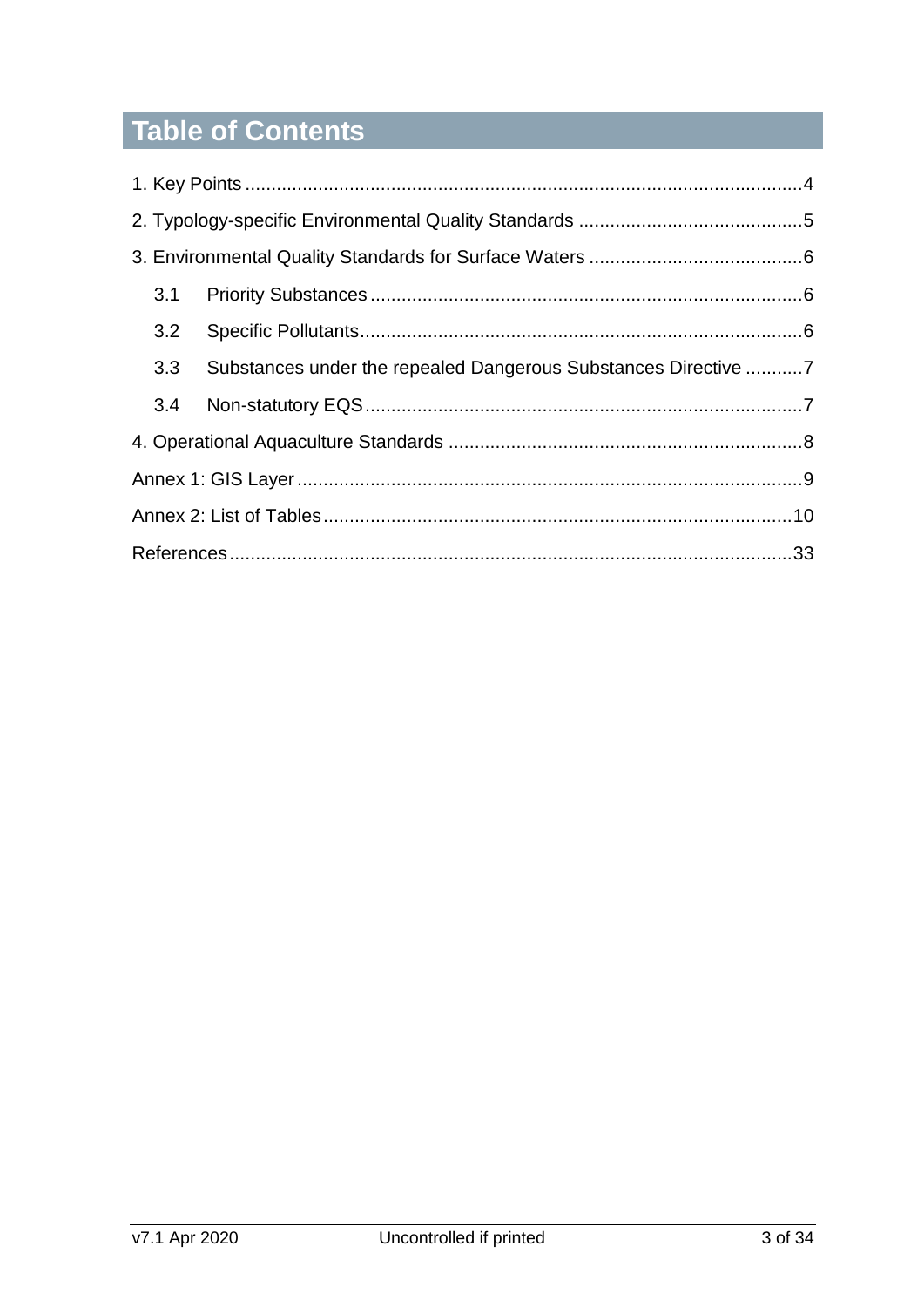# <span id="page-3-0"></span>**1. Key Points**

The purpose of this guidance is to provide information on, and access to, the environmental and discharge standards for surface waters. The standards are based on the latest scientific understanding of the UK Technical Advisory Group (UKTAG) for the Water Framework Directive (WFD). The surface water standards are available in the *[Standards Directions](http://intranet/regulatory-services/national-regulatory-services/river-basin-management-planning/supporting-information/environmental-standards/)* as follows:

- Water Quality Standards Rivers and Lochs: Schedule 2, Part C, Section 1 & 2
- Water Quality Standards Coastal and Transitional Waters: Schedule 2, Part C, Section 3
- Groundwater threshold values1: Schedule 6

Section 2 of this guidance describes how to access typology-specific standards. Section 3 of this guidance provides the numerical environmental standards for surface waters. Section 4 of this guidance provides the numerical operational standards for aquaculture discharges.

A separate SEPA guidance note provides information on morphology standards: *[WAT-](http://stir-app-qpl01/QPulseDocumentService/Documents.svc/documents/active/attachment?number=WAT-SG-21)[SG-21: Environmental Standards for River Morphology](http://stir-app-qpl01/QPulseDocumentService/Documents.svc/documents/active/attachment?number=WAT-SG-21)*.

l

<sup>1</sup>These standards are only to be used in classifying groundwater bodies and should not be used for the regulation of point source discharges into groundwater This is because the Water Framework Directive sets an additional objective for groundwater, that to 'prevent and limit the input of pollutants into groundwater'. This objective protects all groundwater from pollution and is assessed at a local scale whereas status mainly deals with large scale pressures on groundwater bodies. Therefore, under the Water Framework Directive it is possible to have local pollution in a groundwater body of good chemical status.

The requirements to "prevent or limit" complement those for status. Notwithstanding the time needed to enable the historical legacy of releases to degrade or disperse, if all the "prevent or limit" requirements were met everywhere within a groundwater body, it would be at good chemical status. Because of this the 'prevent and limit' objective will drive regulation of point source discharges to groundwater.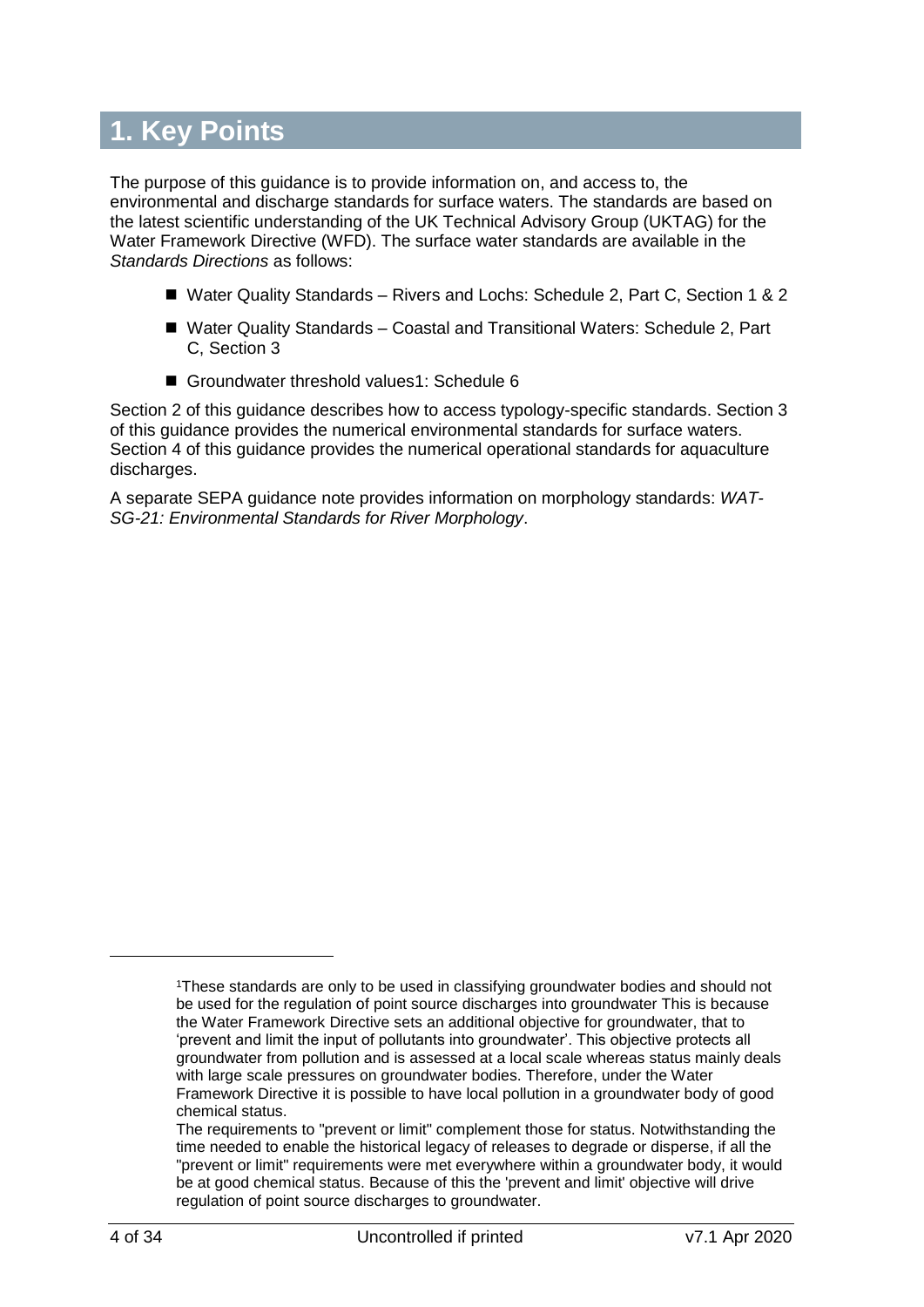# <span id="page-4-0"></span>**2. Typology-specific Environmental Quality Standards**

Some of the environmental standards are dependent on the type of surface water, such as its altitude, alkalinity and concentration of dissolved organic carbon (DOC). The parameters requiring reference to the surface water typology include:

- Dissolved oxygen (DO) standards for rivers (and in relation to short-term and intermittent changes to DO)
- Dissolved oxygen standards for freshwater lochs
- Biochemical oxygen demand (BOD) standards for rivers (and in relation to short-term and intermittent changes to BOD)
- Ammonia standards for rivers (including standards for short-term and intermittent changes in ammonia concentration)
- pH and acid neutralising capacity (ANC) in rivers

For rivers, the standards which require reference to the typology of the river are found on SEPA's *[GIS Pages](http://sepa-app-gis01/interactivemap/map.htm)* (with the exception of pH and ANC found in *[Table 1](#page-10-0)*. Refer to Annex 1 for instructions on how to access the standards in GIS.

*[Table 2](#page-10-1)* contains the fundamental intermittent and short term (99th percentile) standards for DO, BOD and Ammonia. These account for short term and intermittent discharges that can occur in wet weather.

Phosphorus (P) standards for rivers are no longer type-specific; they are now location specific. Phosphorus standards should be determined by staff using the Alkalinity Mapping Tool from the ESIU informatics hub and altitude for the site in question, available from the GIS Intranet interactive map.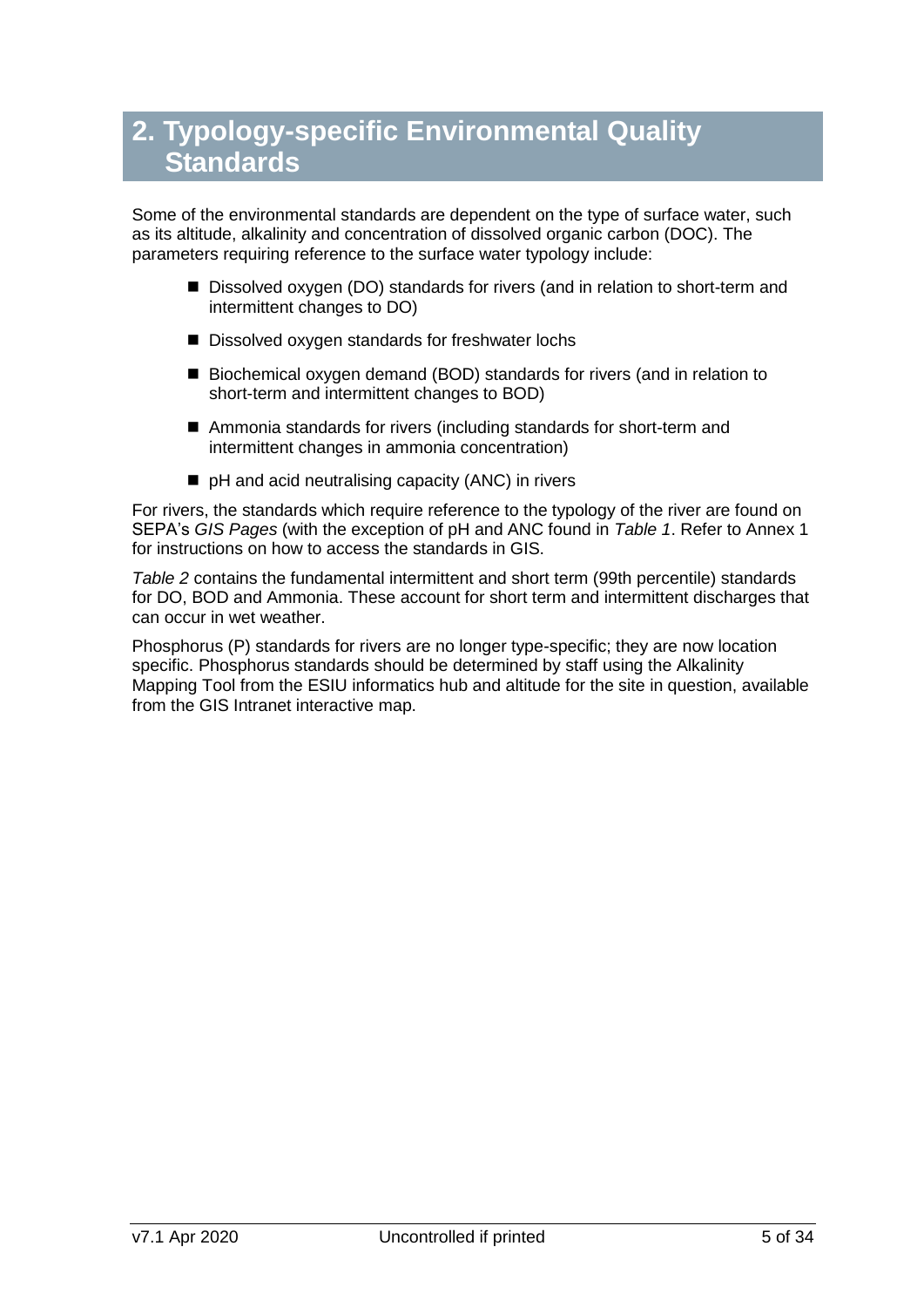# <span id="page-5-0"></span>**3. Environmental Quality Standards for Surface Waters**

The WFD requires environmental quality standards (EQS) for polluting substances. If these standards are exceeded, they could result in adverse effects to ecosystems. The following tables provide details of statutory and non-statutory substances . For reference purposes, the full list of substances that SEPA is required to take account of is found in *[Table 3](#page-13-0)*.

## <span id="page-5-1"></span>**3.1 Priority Substances**

The WFD priority substances list is a group of substances shown to be of major concern for European Waters due to their toxicity, bio-accumulating properties and/or persistence in the environment. SEPA is required to take account of these substances when assessing risks to the water environment, classifying the status of water bodies and controlling discharges. The list of WFD priority substances is found in *[Table 4](#page-19-0)*. This list includes Priority Hazardous Substances (PHS) and Other Pollutants (for which a European standard applies).

## <span id="page-5-2"></span>**3.2 Specific Pollutants**

Specific Pollutants are substances that may have a harmful effect on biological quality and which have be identified by UKTAG as being discharged to the water environment in significant quantities in the UK. The list of Specific Pollutants SEPA is required to take account of is found in *[Table 5](#page-23-0)*.

### **3.2.1 Application of Marine Copper Standards**

**Note: The policy guidance for application of marine copper standards is still under development and should be regarded as draft guidance. Please contact the national water unit if you are dealing with an application that includes a condition for marine copper.**

Email: *[DL-WaterRegSupp@sepa.org.uk](mailto:DL-WaterRegSupp@sepa.org.uk)*

The standards for freshwater and marine copper standards are listed in *[Table 5](#page-23-0)* for Specific Pollutants. The marine copper standards are designed to take account of the effect of dissolved organic carbon (DOC) on the availability of copper to aquatic biota . In high DOC environments, copper is less bioavailable and the standard is adjusted accordingly. In the absence of information on environmental background DOC (BDOC) and/or discharge derived DOC (DDOC), an EQS of 5.09µg/l will be applied (3.76µg/l if known DOC≤ 1).

Should applicants intend to determine an adjusted site-specific EQS for the receiving water, they must provide appropriate BDOC or DDOC data to SEPA. For BDOC, the annual mean concentration of DOC for the receiving water is required. For DDOC, typical discharge concentrations for that sector will be required. This data will be developed over time in consultation with SEPA sector leads. Sector DDOC data should meet the following criteria:

■ A minimum of one year's supply of data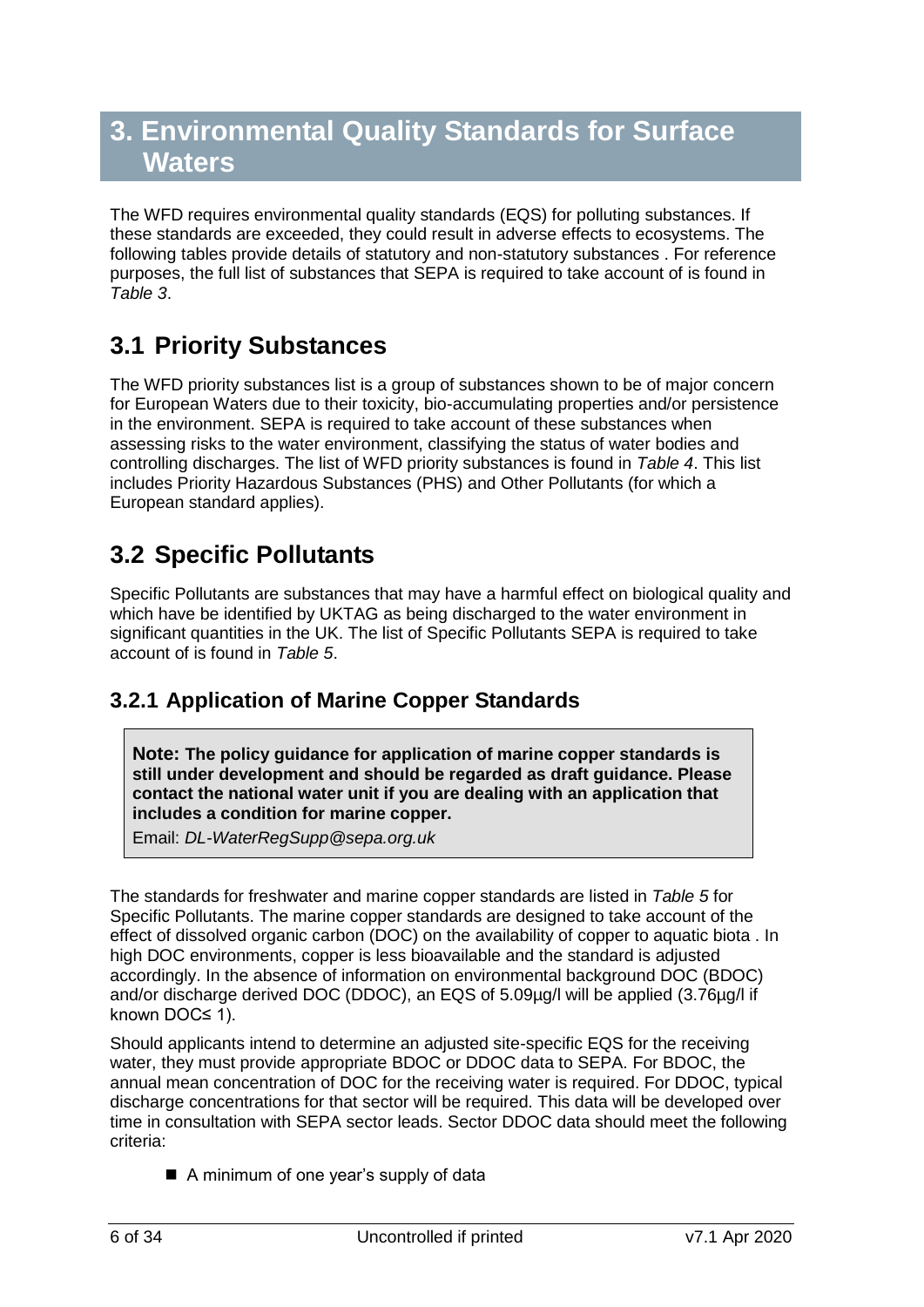

■ Derived from at least 5 sites with similar attributes. For example, for a Scottish Water discharge this would be sites with similar treatment, PE and influent composition. Other sectors for which typical discharge information may be required includes shipyards/ docks/ slipways, distilling/ brewing, landfills, aquaculture and petroleum products.

A look-up table and calculator for applying either the unadjusted or a DOC-adjusted marine copper standard is found in *[Table 6](#page-25-0)*. This will enable operations staff to then establish an appropriate discharge limit to apply to the licence condition.

SEPA initiated variations should be driven by the objectives of the RBMP, and not by changes of the standards. If an operator wishes to apply for an increased discharge to make use of the more relaxed standard, SEPA will determine the application by applying the standard alongside the principles of allocation of environmental capacity (found in WAT-RM-21).

### <span id="page-6-0"></span>**3.3 Substances under the repealed Dangerous Substances Directive**

The Dangerous Substances Directive (DSD) was repealed in 2013. *[Table 7](#page-26-0)* lists those former DSD substances which are no longer considered to be discharged in significant quantities, and as such no longer considered under WFD. However the standards listed for these have been determined using the rigorous process required of WFD substances and should be applied if necessary.

### <span id="page-6-1"></span>**3.4 Non-statutory EQS**

*[Table 8](#page-27-0)* contains non-statutory EQS. These are not set out in legislation or the Directions but are the best available at this time. It should be noted that these standards may not meet the requirements of the Technical Guidance Document on risk assessment used to derive EQS under the WFD, so should be used with caution. If you are planning to use these standards for the regulation of a new licence please contact the [Science Advice](mailto:science.advice@sepa.org.uk?subject=Env%20Standards%20query)  [Helpdesk](mailto:science.advice@sepa.org.uk?subject=Env%20Standards%20query) to ensure that this is still the most appropriate standard to use.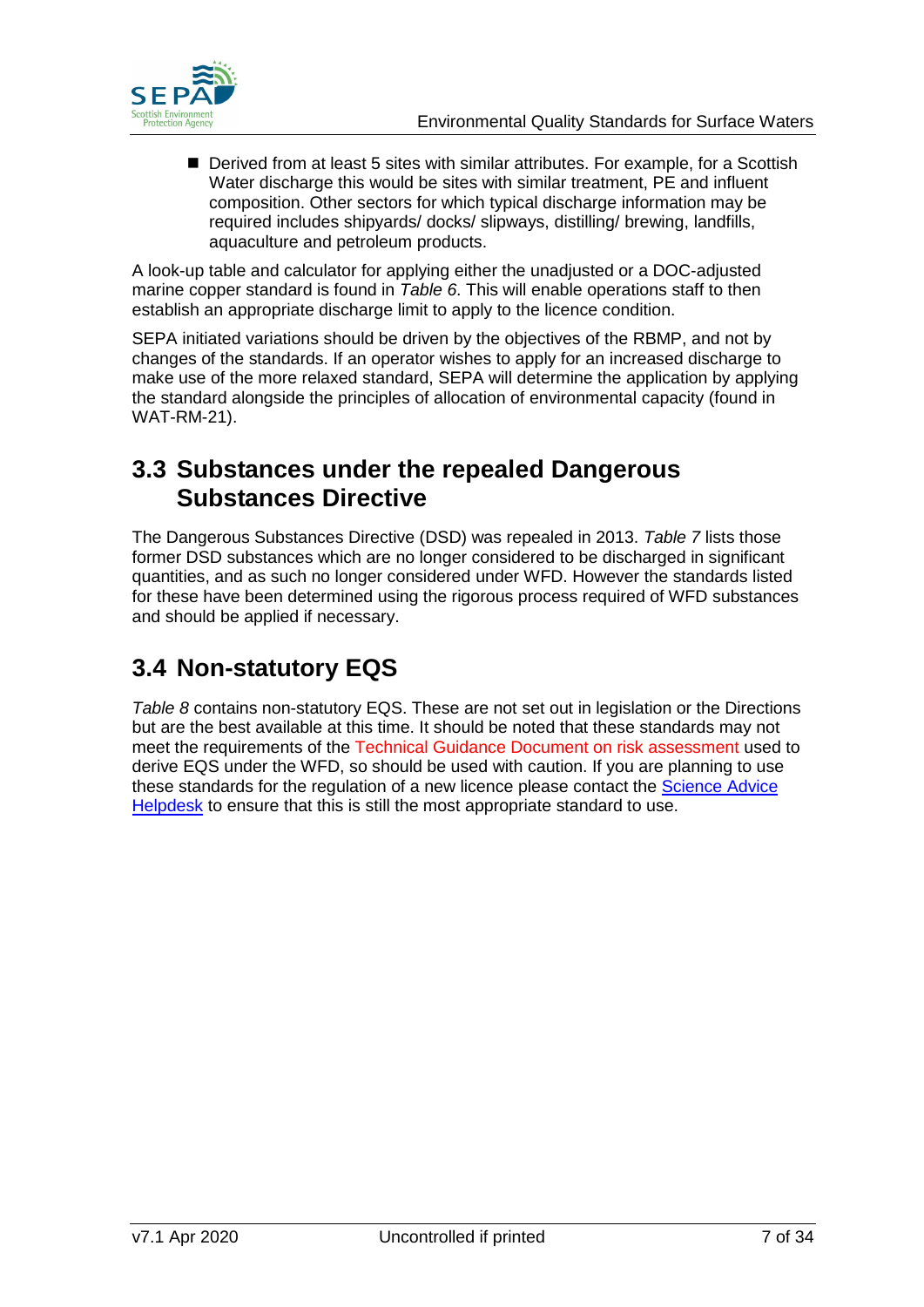# <span id="page-7-0"></span>**4. Operational Aquaculture Standards**

*[Table 9](#page-30-0)* contains SEPA operational standards specifically for the regulation of fish farm chemicals. These have been derived in-house for our own regulatory purposes.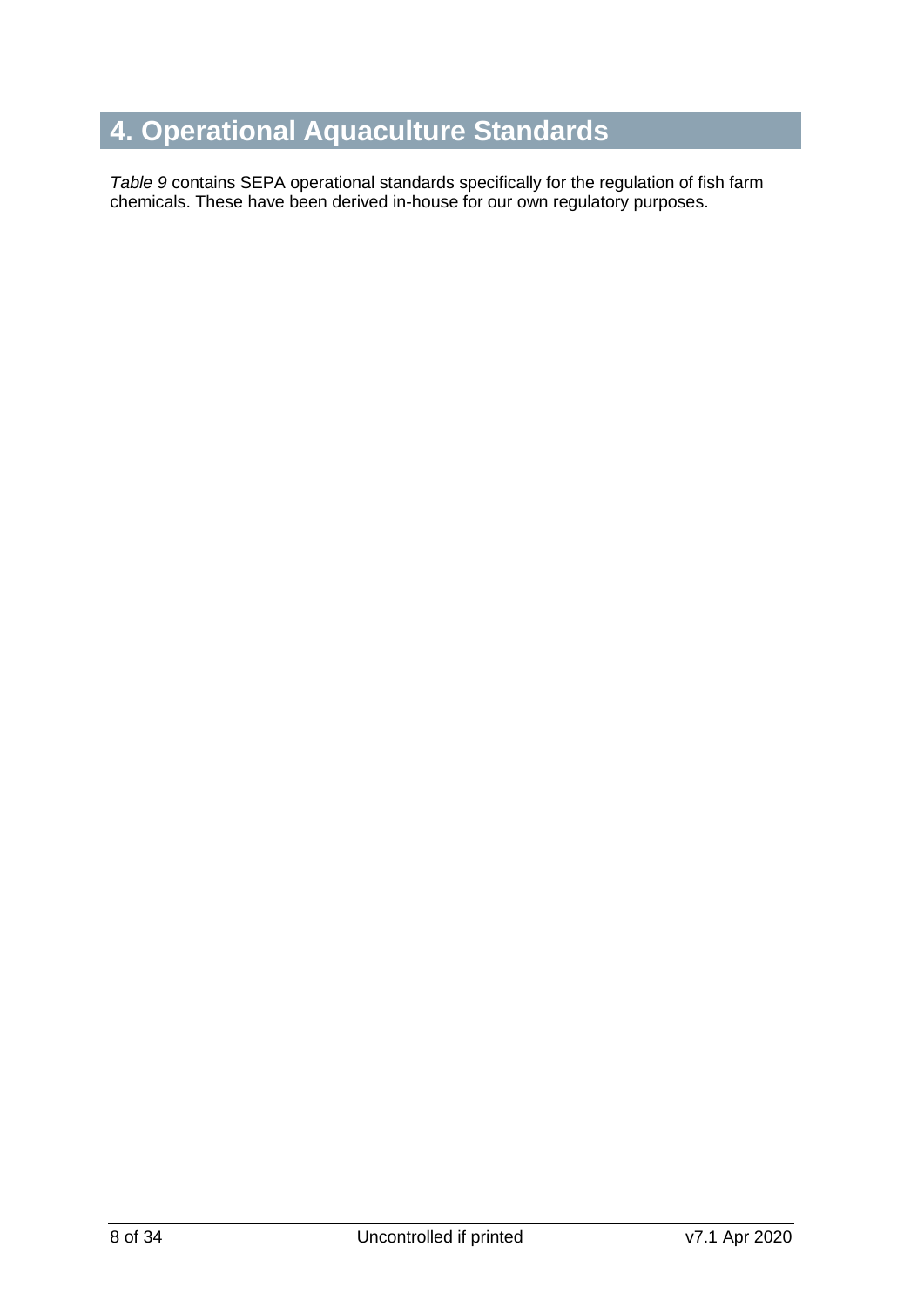# <span id="page-8-0"></span>**Annex 1: GIS Layer**

The GIS browser allows you to view the standards and typologies applicable at any given point on the map.

To view the information:

- 1. Start the Interactive Map application from the *[GIS Pages](http://sepa-app-gis01/interactivemap/map.htm)*.
- 2. Zoom To a water body ID or Zoom In to a point on the map.
- 3. Select WFD Standards from the Themes drop-down list and press the Add button.
- 4. Make this the active theme by clicking the box next to its name (just above).
- 5. To view chemistry standards, click on the square check box next to it in the list of layers. (Top right hand corner) This will draw the intercatchment areas (on which the river sub typologies are based) on the browser map. They will appear as thin black lines.
- 6. Select the Identify tool from the toolbox on the left side of the browser window.
- 7. Click on a point on the map to display the standards applicable to it. As the standards are dependent on the intercatchment sub typology, one river water body may have more than one standard which applies to it. The typology is based on the inter-catchment area, so there is a standard for any point in Scotland.

The standards will be displayed under the map in a window with a scroll bar.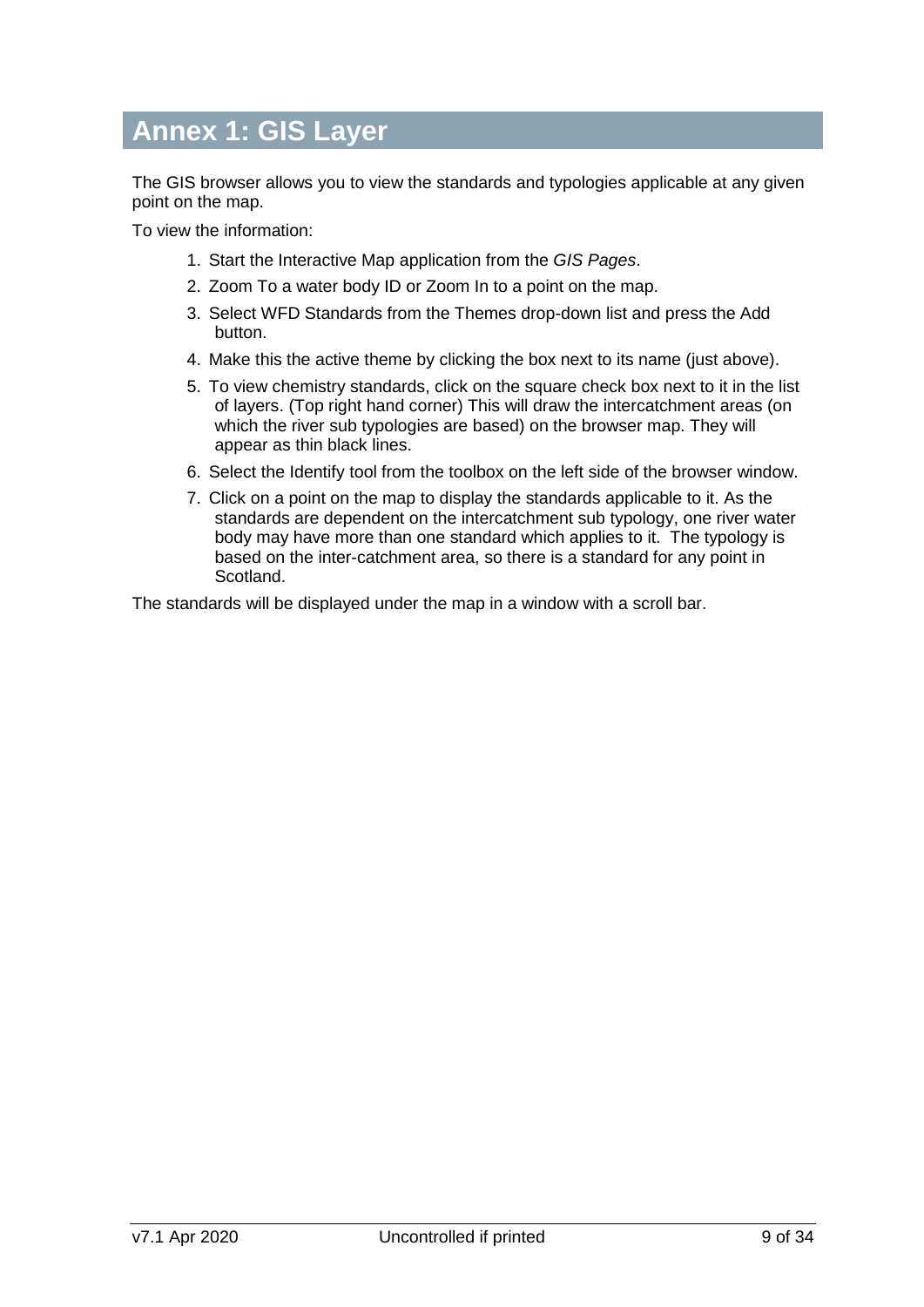# <span id="page-9-0"></span>**Annex 2: List of Tables**

| Table          | Title                                                                          |
|----------------|--------------------------------------------------------------------------------|
| Table 1        | pH and ANC Standards                                                           |
| Table 2        | Fundamental Intermittent and 99th percentile Standards                         |
| Table 3        | List of Substances                                                             |
| Table 4        | WFD Priority Substances, Priority Hazardous Substances and Other<br>Pollutants |
| Table 5        | <b>WFD UK Specific Pollutants</b>                                              |
| Table 6        | Application of Marine Copper Standards                                         |
| Table 7        | Former Dangerous Substances Directive List                                     |
| Table 8        | <b>Non-Statutory Substances</b>                                                |
| Table 9        | <b>Operational Standards for Aquaculture</b>                                   |
| WAT-SG-53-CALC | Marine Copper Standards Calculator (use with WAT-SG-53-T6)                     |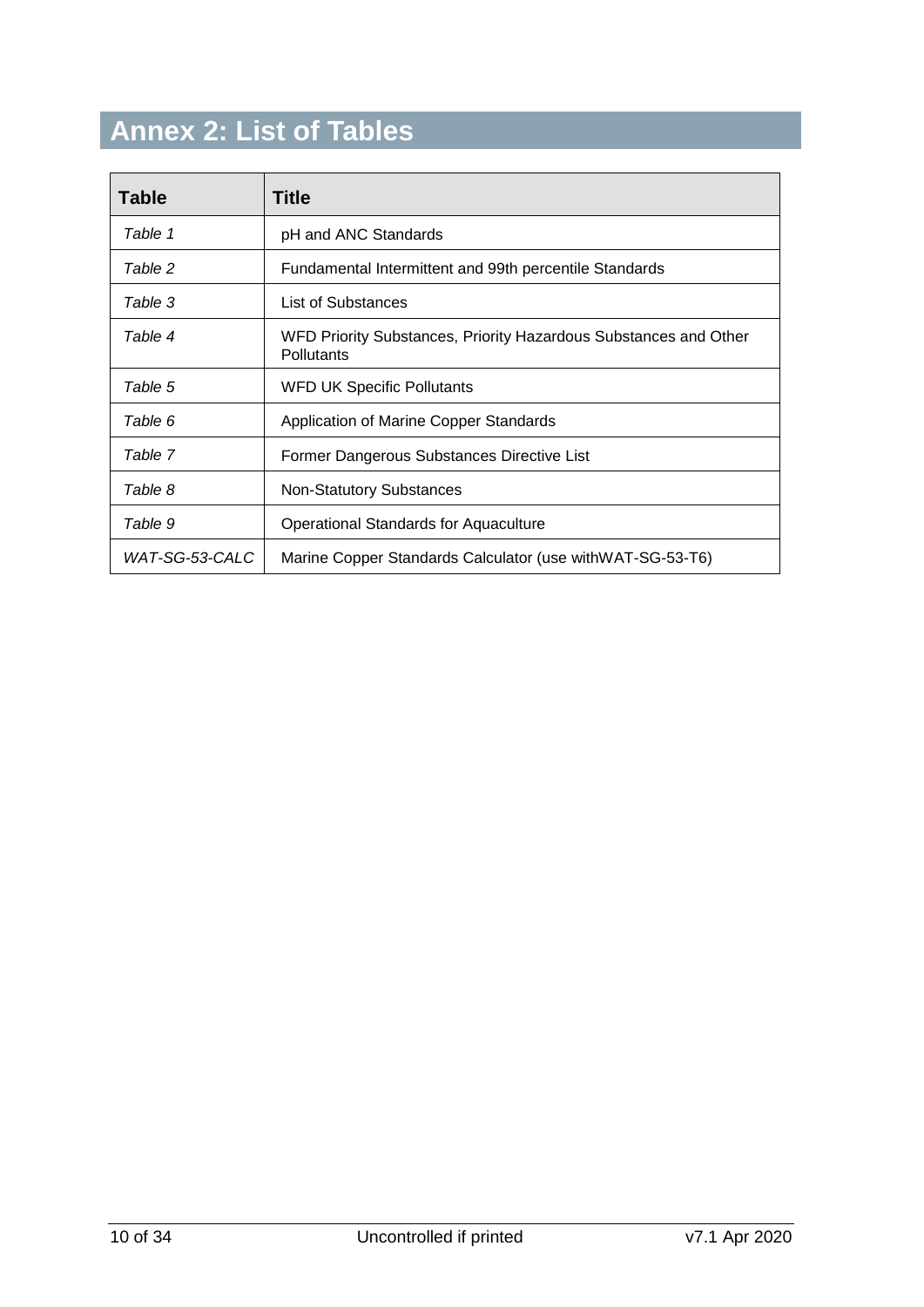

### <span id="page-10-0"></span>**Table 1: pH and Acid Neutralising Capacity Standards**

| Standards for pH and acid neutralising capacity <sup>2</sup> (ANC)<br>in rivers as annual mean values |      |            |      |            |  |  |  |
|-------------------------------------------------------------------------------------------------------|------|------------|------|------------|--|--|--|
| <b>Humic waters</b><br><b>Clear waters</b>                                                            |      |            |      |            |  |  |  |
| <b>Class</b>                                                                                          | pН   | <b>ANC</b> | рH   | <b>ANC</b> |  |  |  |
| High                                                                                                  | 6.60 | 80         | 5.10 | 80         |  |  |  |
| Good                                                                                                  | 5.95 | 40         | 4.55 | 50         |  |  |  |
| Moderate                                                                                              | 5.44 | 15         | 4.22 | 10         |  |  |  |
| Poor<br>4.89<br>5<br>4.03<br>$-10$                                                                    |      |            |      |            |  |  |  |
| Note:                                                                                                 |      |            |      |            |  |  |  |

I Humic waters mean rivers with an annual average concentration of dissolved organic carbon of greater than 10mg/l. Clear waters mean rivers with an annual average concentration of dissolved organic carbon of less than or equal to 10mg/l.

II ANC is calculated by the Cantrell method<sup>2</sup>

#### <span id="page-10-1"></span>**Table 2: Fundamental Intermittent and Short Term Standards**

| Table 2a: Standards for good dissolved oxygen concentrations in rivers in relation<br>to short-term and intermittent changes in dissolved oxygen concentrations |                      |           |                                       |           |           |           |  |
|-----------------------------------------------------------------------------------------------------------------------------------------------------------------|----------------------|-----------|---------------------------------------|-----------|-----------|-----------|--|
|                                                                                                                                                                 |                      |           | Dissolved oxygen concentration (mg/l) |           |           |           |  |
| Return                                                                                                                                                          |                      | 1 hour    | 6 hour                                |           | 24 hour   |           |  |
| periods                                                                                                                                                         | Salmonid             | Cyprinid  | Salmonid                              | Cyprinid  | Salmonid  | Cyprinid  |  |
| 1 month                                                                                                                                                         | $5 + F$              | $4 + F$   | $5.5 + F$                             | $5 + F$   | $6 + F$   | $5.5 + F$ |  |
| 3 months                                                                                                                                                        | $4.5 + F$            | $3.5 + F$ | $5 + F$                               | $4.5 + F$ | $5.5 + F$ | $5 + F$   |  |
| 12 months                                                                                                                                                       | $4.0 + F$            | $3 + F$   | $4.5 + F$                             | $4 + F$   | $5 + F$   | $4.5 + F$ |  |
|                                                                                                                                                                 | Notes to Table C1.2: |           |                                       |           |           |           |  |

For the purposes of this Table, "F" has the value:

- (i) "Zero" when the concurrent concentration of un-ionised ammonia is  $\leq 0.02$  mg/l;
- (ii) "(0.97 x log<sub>10</sub>(concentration of NH<sub>3</sub>-N in mg per litre) + 3.8)" when the concurrent concentration of un-ionised ammonia is  $\geq 0.02$  mg/l and  $\leq 0.15$  mg/l;
- (iii) "2" when the concurrent concentration of un-ionised ammonia is  $\geq 0.15$  mg/l; or
- (iv) "3" for salmonid spawning grounds

| Table 2b: Standards for biochemical oxygen demand (BOD) in rivers in relation to |  |  |  |  |  |  |  |  |
|----------------------------------------------------------------------------------|--|--|--|--|--|--|--|--|
| short-term and intermittent changes in BOD concentrations                        |  |  |  |  |  |  |  |  |
|                                                                                  |  |  |  |  |  |  |  |  |

|          | Concentration of biochemical oxygen demand<br>(BOD) as a 99 <sup>th</sup> percentile |                  |  |  |
|----------|--------------------------------------------------------------------------------------|------------------|--|--|
| Column 1 | Column 2                                                                             | Column 3         |  |  |
|          | Types 1, 2, 4 and 6                                                                  | Types 3, 5 and 7 |  |  |

<sup>&</sup>lt;sup>2</sup>K. J. Cantrell, S. M. Serkiz, and E. M. Perdue, "Evaluation of Acid Neutralizing Capacity Data for Solutions Containing Natural Organic Acids", *Geochim. Cosmochim. Acta*, **54**, 1247-1254 (1990).

-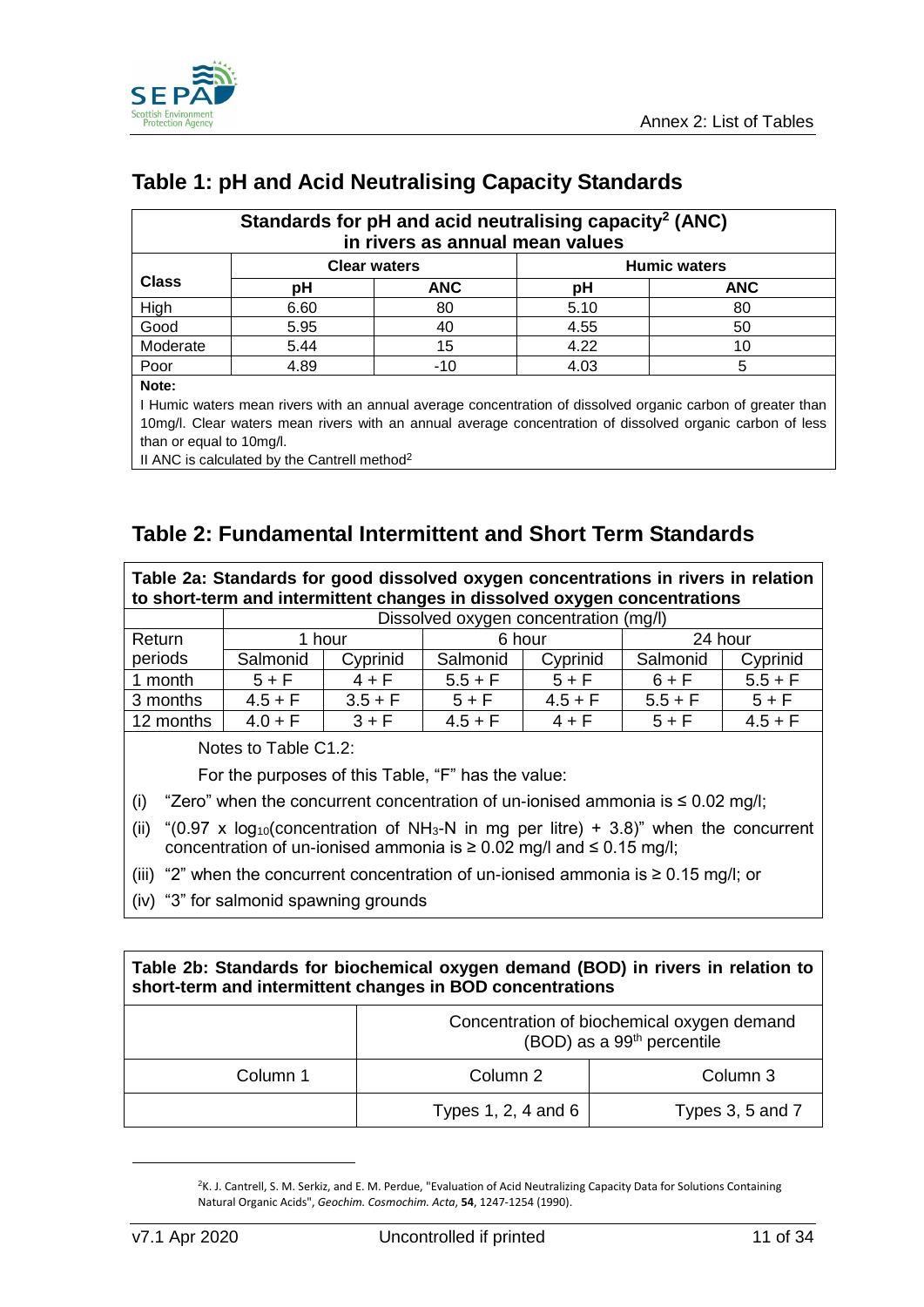

| High     |    |    |
|----------|----|----|
| Good     | 9  |    |
| Moderate | 14 | 14 |
| Poor     | 16 | 19 |

#### **Table 2c: Ammonia standards for rivers in relation to short-term and intermittent changes in ammonia concentrations**

| Column 1 | Column <sub>2</sub>                                   | Column<br>3                   | Column 4                                                                     |  |
|----------|-------------------------------------------------------|-------------------------------|------------------------------------------------------------------------------|--|
|          | Total ammonia (mg/l) as a 99 <sup>th</sup> percentile |                               | Un-ionised<br>ammonia<br>99 <sup>th</sup><br>(mg/l)<br>a<br>as<br>percentile |  |
|          | Types 1, 2, 4<br>and 6                                | <b>Types</b><br>3, 5<br>and 7 | All types                                                                    |  |
| High     | 0.5                                                   | 0.7                           |                                                                              |  |
| Good     | 0.7                                                   | 1.5                           | 0.04                                                                         |  |
| Moderate | 1.8                                                   | 2.6                           |                                                                              |  |
| Poor     | 2.6                                                   | 6.0                           |                                                                              |  |

**Table 2d: Un-ionised ammonia standards for rivers in relation to short-term and intermittent changes in un-ionised ammonia concentrations**

|           | Good                        |                                                     |                  |                  |                  |                  |  |
|-----------|-----------------------------|-----------------------------------------------------|------------------|------------------|------------------|------------------|--|
|           |                             | Un-ionised ammonia ( $NH3-N$ ) concentration (mg/l) |                  |                  |                  |                  |  |
| Return    | 24 hour<br>6 hour<br>1 hour |                                                     |                  |                  |                  |                  |  |
| periods   | Salmonid                    | Cyprinid                                            | Salmonid         | Cyprinid         | Salmonid         | Cyprinid         |  |
| 1 month   | $0.065 \times F$            | $0.150 \times F$                                    | $0.025 \times F$ | $0.075 \times F$ | $0.018 \times F$ | $0.030 \times F$ |  |
| 3 months  | $0.095 \times F$            | $0.225 \times F$                                    | $0.035 \times F$ | $0.125 \times F$ | $0.025 \times F$ | $0.050 \times F$ |  |
| 12 months | $0.105 \times F$            | $0.250 \times F$                                    | $0.040 \times F$ | $0.150 \times F$ | $0.030 \times F$ | $0.065 \times F$ |  |

The value of F is dependent upon concentration of dissolved oxygen, pH and temperature. F is calculated as in i-viii below depending on the value of those variables:

- i. "1" when the concurrent concentration of dissolved oxygen is ≥ 5 mg/l, pH is ≥ 7 and temperature is ≥ 5 degrees Centigrade;
- ii 0.0003 x (pH)<sup>4.17"</sup> when the concurrent concentration of dissolved oxygen is ≥ 5 mg/l, pH is < 7 and temperature is ≥ 5 degrees Centigrade;
- iii 0.5" when the concurrent concentration of dissolved oxygen is ≥ 5 mg/l, pH is ≥ 7 and temperature is < 5 degrees Centigrade
- iv 0.0003 x (pH)<sup>4.17</sup> x 0.5" when the concurrent concentration of dissolved oxygen is  $\geq 5$ mg/l, pH is < 7 and temperature is < 5 degrees Centigrade;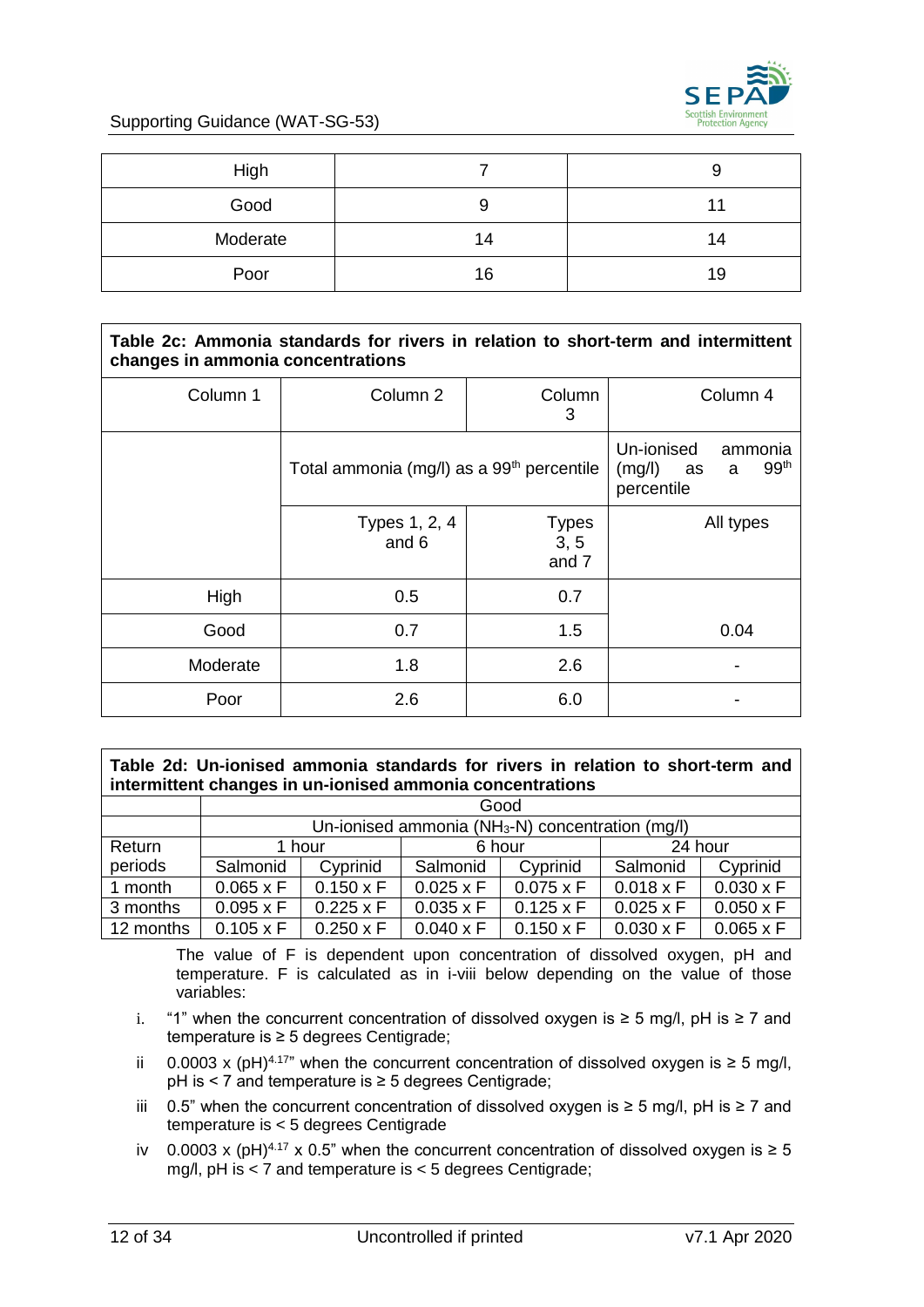

- v 0.0126 x (concentration of dissolved oxygen in mg/l)<sup>2.72"</sup> when the concurrent concentration of dissolved oxygen is  $\leq$  5 mg/l, pH is  $\geq$  7 and temperature is  $\geq$  5 degrees Centigrade;
- vi 0.0126 x (concentration of dissolved oxygen in mg/l)<sup>2.72</sup> x 0.0003 x (pH)<sup>4.17</sup>" when the concurrent concentration of dissolved oxygen is < 5 mg/l, pH is < 7 and temperature is ≥ 5 degrees Centigrade;
- vii 0.0126 x (concentration of dissolved oxygen in mg/l)<sup>2.72</sup> x 0.5" when the concurrent concentration of dissolved oxygen is  $\lt 5$  mg/l, pH is  $\ge 7$  and temperature is  $\lt 5$ degrees Centigrade;
- viii 0.0126 x (concentration of dissolved oxygen in mg/l)<sup>2.72</sup> x 0.0003 x (pH)<sup>4.17</sup> x 0.5" when the concurrent concentration of dissolved oxygen is  $<$  5 mg/l, pH is  $<$  7 and temperature is < 5 degrees Centigrade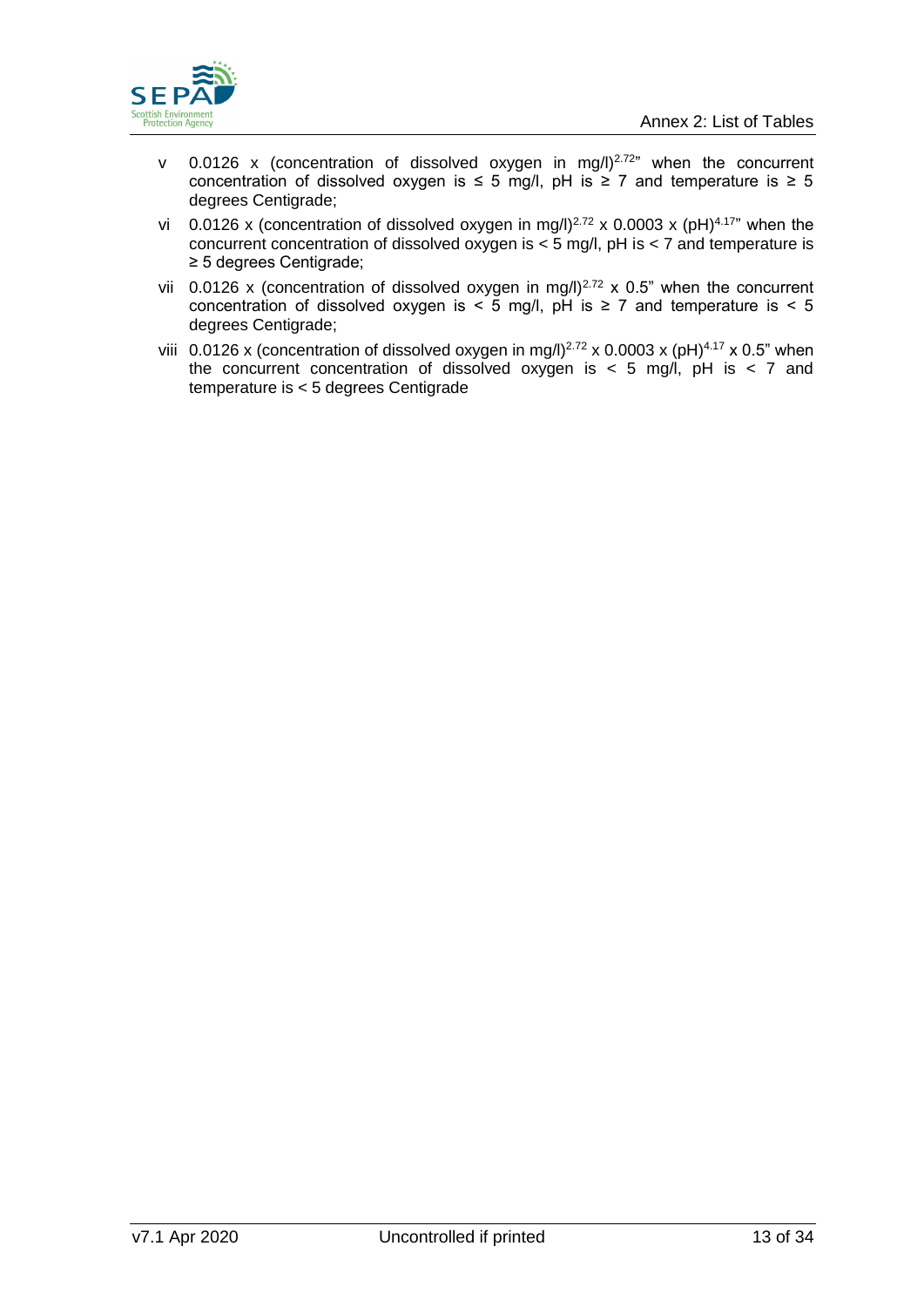

### <span id="page-13-0"></span>**Table 3: List of Substances**

| <b>Substance Name</b>                               | <b>CAS</b><br><b>Number</b> | <b>Statutory Status</b>          | <b>Table</b>   |
|-----------------------------------------------------|-----------------------------|----------------------------------|----------------|
| 1,1,1-Trichloroethane                               | 71-55-6                     | Former DSD List                  | T7             |
| 1,1,2-Trichloroethane                               | 79-00-5                     | Former DSD List                  | T7             |
| 1,2-Dichloroethane                                  | 107-06-2                    | WFD PS/PHS/OP                    | T4             |
| 2,4-D (2,4-Dichlorophenoxyacetic acid)              | 94-75-7                     | <b>WFD UK Specific Pollutant</b> | T <sub>5</sub> |
| 2,4-Dichlorophenol                                  | 120-83-2                    | <b>WFD UK Specific Pollutant</b> | T <sub>5</sub> |
| 2,4-Dichlorophenoxyacetic acid                      | 94-75-7                     | <b>WFD UK Specific Pollutant</b> | T <sub>5</sub> |
| 2-Chlorophenol                                      | $95 - 57 - 8$               | Former DSD List                  | T7             |
| 3,4-Dichloroaniline                                 | 554-00-7                    | <b>WFD UK Specific Pollutant</b> | T <sub>5</sub> |
| 3-Chlorophenol                                      | 108-43-0                    | Non-statutory                    | T8             |
| 4-(1,1',3,3'-tetramethylbutyl)-phenol (octylphenol) | 140-66-92                   | WFD PS/PHS/OP                    | <b>T4</b>      |
| 4-Chloro-3-methylphenol                             | 59-50-7                     | Former DSD List                  | T7             |
| 4-Chlorophenol                                      | 106-48-9                    | Non-statutory                    | T8             |
| 4-Nonylphenol                                       | 25154-52-3                  | WFD PS/PHS/OP                    | <b>T4</b>      |
| Abamectin                                           | 71751-41-2                  | Non-statutory                    | T <sub>8</sub> |
| Aclonifen                                           | 74070-46-5                  | WFD PS/PHS/OP                    | T4             |
| Alachlor                                            | 15972-60-8                  | WFD PS/PHS/OP                    | T4             |
| Aluminium (reactive)                                | 7429-90-5                   | Non-statutory                    | T <sub>8</sub> |
| Ammonia (unionised)                                 | 7664-41-7                   | <b>WFD UK Specific Pollutant</b> | T <sub>5</sub> |
| AMX (active ingredient: Deltmethrin)                | 52918-63-5                  | SEPA operational aquaculture     | T9             |
| Anthracene                                          | 120-12-7                    | WFD PS/PHS/OP                    | T <sub>4</sub> |
| Aquagard (active ingredient: Dichlorvos)            | 62-73-7                     | SEPA operational aquaculture     | T <sub>9</sub> |
| Arsenic                                             | 7440-38-2                   | <b>WFD UK Specific Pollutant</b> | T <sub>5</sub> |
| Atrazine                                            | 1912-24-9                   | WFD PS/PHS/OP                    | T <sub>4</sub> |
| Azamethiphos                                        | 35575-96-3                  | Non-statutory                    | T <sub>8</sub> |
| Azinphos-methyl                                     | 86-50-0                     | Former DSD List                  | T7             |
| Bentazone                                           | 25057-89-0                  | Former DSD List                  | T7             |
| <b>Benzene</b>                                      | $71 - 43 - 2$               | WFD PS/PHS/OP                    | T <sub>4</sub> |
| Benzo(a)pyrene                                      | $50 - 32 - 8$               | WFD PS/PHS/OP                    | T <sub>4</sub> |
| Benzo(b)fluoranthene                                | 205-99-2                    | WFD PS/PHS/OP                    | T <sub>4</sub> |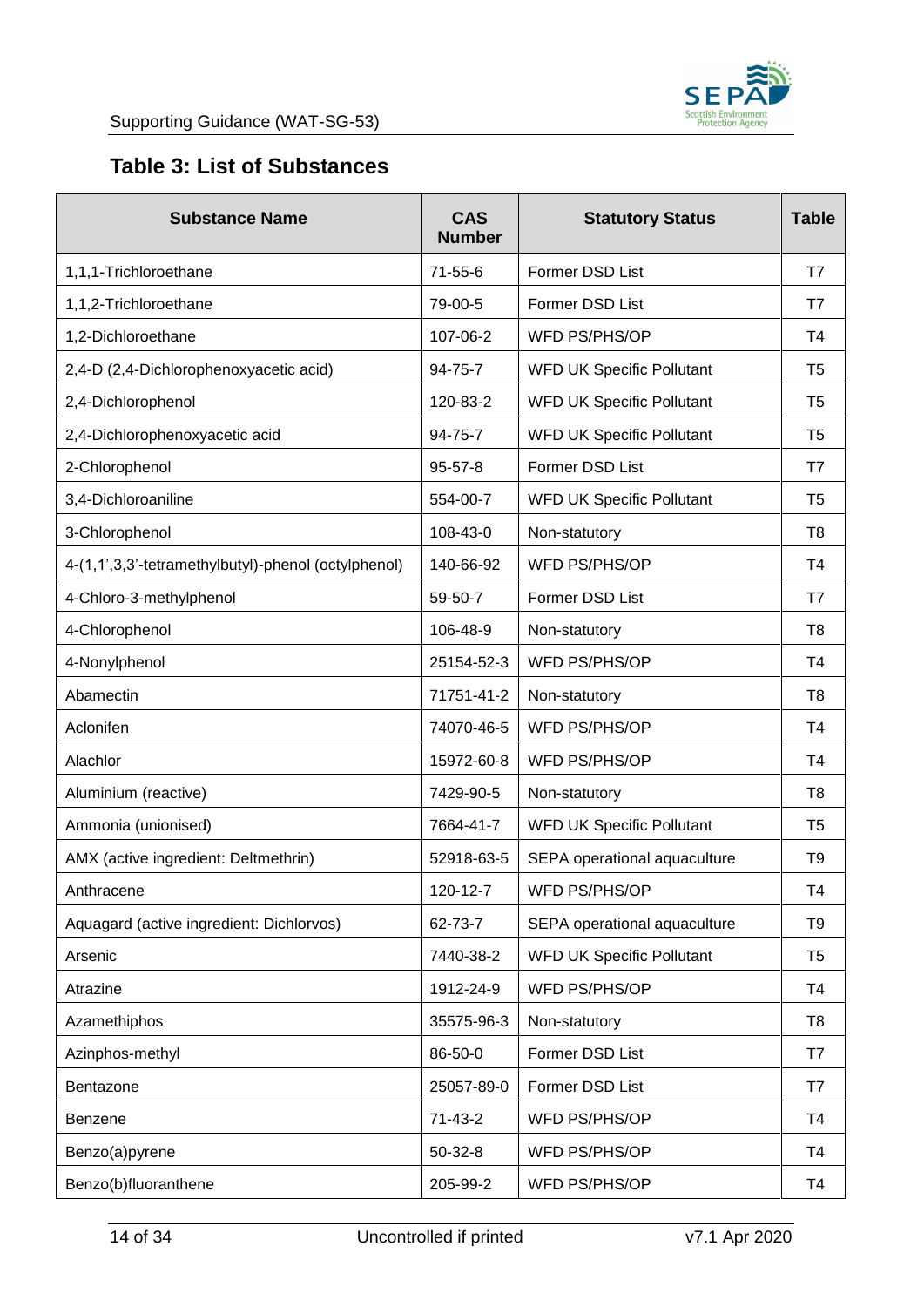

| Benzo(ghi)perylene                                        | 191-24-2       | WFD PS/PHS/OP                    | T <sub>4</sub> |
|-----------------------------------------------------------|----------------|----------------------------------|----------------|
| Benzo(k)fluoranthene                                      | 207-08-9       | WFD PS/PHS/OP                    | T4             |
| Benzylbutylpthalate                                       | 85-68-7        | <b>WFD UK Specific Pollutant</b> | T <sub>5</sub> |
| <b>Bifenox</b>                                            | 42576-02-3     | WFD PS/PHS/OP                    | T4             |
| Biphenyl                                                  | 92-52-4        | Former DSD List                  | T7             |
| Boron (total)                                             | 7440-42-8      | Non-statutory                    | T <sub>8</sub> |
| Brominated diphenylether (pentaBDE only)                  | 32534-81-9     | WFD PS/PHS/OP                    | T <sub>4</sub> |
| <b>Bromine</b>                                            | 7726-95-6      | Non-statutory                    | T <sub>8</sub> |
| Bromoxynil                                                | 1689-84-5      | Non-statutory                    | T <sub>8</sub> |
| Bronopol                                                  | $52 - 51 - 7$  | SEPA operational aquaculture     | T <sub>9</sub> |
| C10-13 Chloroalkanes                                      | 85535-84-8     | WFD PS/PHS/OP                    | T <sub>4</sub> |
| Cadmium                                                   | 7440-43-9      | WFD PS/PHS/OP                    | T <sub>4</sub> |
| Calicide (sediment) (active ingredient:<br>Teflubenzeron) | 83121-18-0     | SEPA operational aquaculture     | T <sub>9</sub> |
| Calicide (water) (active ingredient: Teflubenzeron)       | 83121-18-0     | SEPA operational aquaculture     | T <sub>9</sub> |
| Carbendazim                                               | 10605-21-7     | <b>WFD UK Specific Pollutant</b> | T <sub>5</sub> |
| Carbon tetrachloride                                      | 56-23-5        | WFD PS/PHS/OP                    | T <sub>4</sub> |
| Chlorfenvinphos                                           | 470-90-6       | WFD PS/PHS/OP                    | T <sub>4</sub> |
| Chloride                                                  | 16887-00-6     | Non-statutory                    | T <sub>8</sub> |
| Chlorine                                                  | 7782-50-5      | <b>WFD UK Specific Pollutant</b> | T <sub>5</sub> |
| Chloroform (Trichloromethane)                             | 67-66-3        | WFD PS/PHS/OP                    | T4             |
| Chloronitrotoluenes                                       | 25567-68-4     | Former DSD List                  | T7             |
| Chloropropham                                             | $101 - 21 - 3$ | Non-statutory                    | T <sub>8</sub> |
| Chlorothalonil                                            | 1897-45-6      | <b>WFD UK Specific Pollutant</b> | T <sub>5</sub> |
| Chlorotoluron                                             | 15545-48-9     | Non-statutory                    | T <sub>8</sub> |
| Chlorpyrifos                                              | 2921-88-2      | WFD PS/PHS/OP                    | T <sub>4</sub> |
| Chromium III                                              | 16065-83-1     | <b>WFD UK Specific Pollutant</b> | T <sub>5</sub> |
| Chromium VI                                               | 18540-29-9     | <b>WFD UK Specific Pollutant</b> | T <sub>5</sub> |
| Cobalt                                                    | 7440-48-4      | Non-statutory                    | T <sub>8</sub> |
| Copper                                                    | 7440-50-8      | <b>WFD UK Specific Pollutant</b> | T <sub>5</sub> |
| Coumaphos                                                 | 56-72-4        | Non-statutory                    | T <sub>8</sub> |
| Cyanide                                                   | $57-12-5$      | <b>WFD UK Specific Pollutant</b> | T <sub>5</sub> |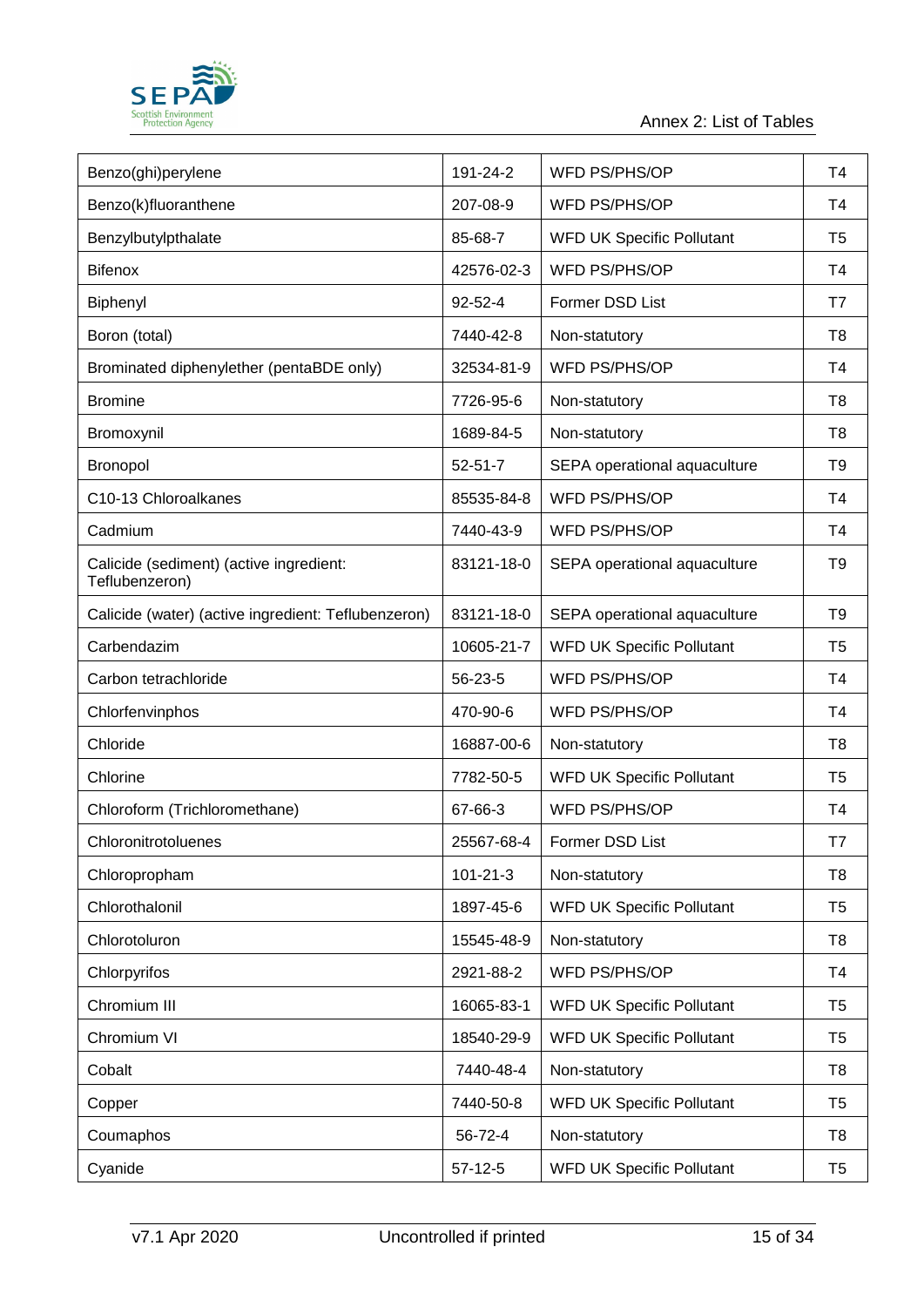

| Cybutyrne                                                    |                 | WFD PS/PHS/OP                           | T <sub>4</sub>       |
|--------------------------------------------------------------|-----------------|-----------------------------------------|----------------------|
| Cyclodiene pesticides (aldrin, dieldrin, endrin,<br>isodrin) | <b>NA</b>       | <b>WFD UK Specific Pollutant</b>        | T <sub>5</sub>       |
| Cyfluthrin                                                   | 68359-37-5      | Non-statutory                           | T <sub>8</sub>       |
| Cypermethrin                                                 | 52315-07-8      | <b>WFD UK Specific Pollutant</b>        | T5 <sup>a</sup>      |
|                                                              |                 | WFD PS/PHS/OP                           | T4 <sup>b</sup>      |
|                                                              |                 | a until 22/12/2018 // b from 22/12/2018 |                      |
| <b>DDT</b> total<br>DEHP (Di(2-ethylhexyl)phthalate)         | 117-81-7        | WFD PS/PHS/OP<br>WFD PS/PHS/OP          | T <sub>4</sub><br>T4 |
|                                                              |                 |                                         |                      |
| Demeton                                                      | 919-86-8        | Former DSD List                         | T7                   |
| Di(2-ethylhexyl)phthalate (DEHP)                             | 117-81-7        | <b>WFD PS/PHS/OP</b>                    | T4                   |
| Diazinon                                                     | 333-41-5        | <b>WFD UK Specific Pollutant</b>        | T <sub>5</sub>       |
| Dibutylphthalate (DBP)                                       | 84-74-2         | Non-statutory                           | T <sub>8</sub>       |
| Dichlorobenzene                                              | 25321-22-6      | Non-statutory                           | T <sub>8</sub>       |
| Dichloromethane                                              | 75-09-2         | WFD PS/PHS/OP                           | T4                   |
| Dicofol                                                      | 115-32-2        | WFD PS/PHS/OP                           | T <sub>4</sub>       |
| <b>Dichlorvos</b>                                            | 62-73-7         | WFD PS/PHS/OP                           | T4                   |
| Dicyclohexylphthalate (DCHP)                                 | 84-61-7         | Non-statutory                           | T <sub>8</sub>       |
| Diethylphthalate (DEP)                                       | 84-66-2         | Non-statutory                           | T <sub>8</sub>       |
| Diflubenzuron                                                | 35367-38-5      | Non-statutory                           | T <sub>8</sub>       |
| Dimethoate                                                   | $60 - 51 - 5$   | <b>WFD UK Specific Pollutant</b>        | T <sub>5</sub>       |
| Dimethylphthalate (DMP)                                      | $131 - 11 - 3$  | Non-statutory                           | T8                   |
| Dioctylphthalate (DOP)                                       | 117-84-0        | Non-statutory                           | T <sub>8</sub>       |
| <b>Dioxins</b>                                               |                 | WFD PS/PHS/OP                           | <b>T4</b>            |
| Diuron                                                       | 330-54-1        | WFD PS/PHS/OP                           | T <sub>4</sub>       |
| Doramectin                                                   | 117704-25-<br>3 | Non-statutory                           | T <sub>8</sub>       |
| <b>EDTA</b>                                                  | 60-00-4         | Non-statutory                           | T <sub>8</sub>       |
| Endosulfan                                                   | 115-29-7        | WFD PS/PHS/OP                           | T <sub>4</sub>       |
| Ethofumesate                                                 | 26225-79-6      | Non-statutory                           | T <sub>8</sub>       |
| Ethylbenzene                                                 | $100 - 41 - 4$  | Non-statutory                           | T <sub>8</sub>       |
| Excis (active ingredient: cypermethrin)                      | 52315-07-8      | SEPA operational aquaculture            | T <sub>9</sub>       |
| Fenchlorphos                                                 | 299-84-3        | Non-statutory                           | T <sub>8</sub>       |
| Fenitrothion                                                 | 122-14-5        | Former DSD List                         | T7                   |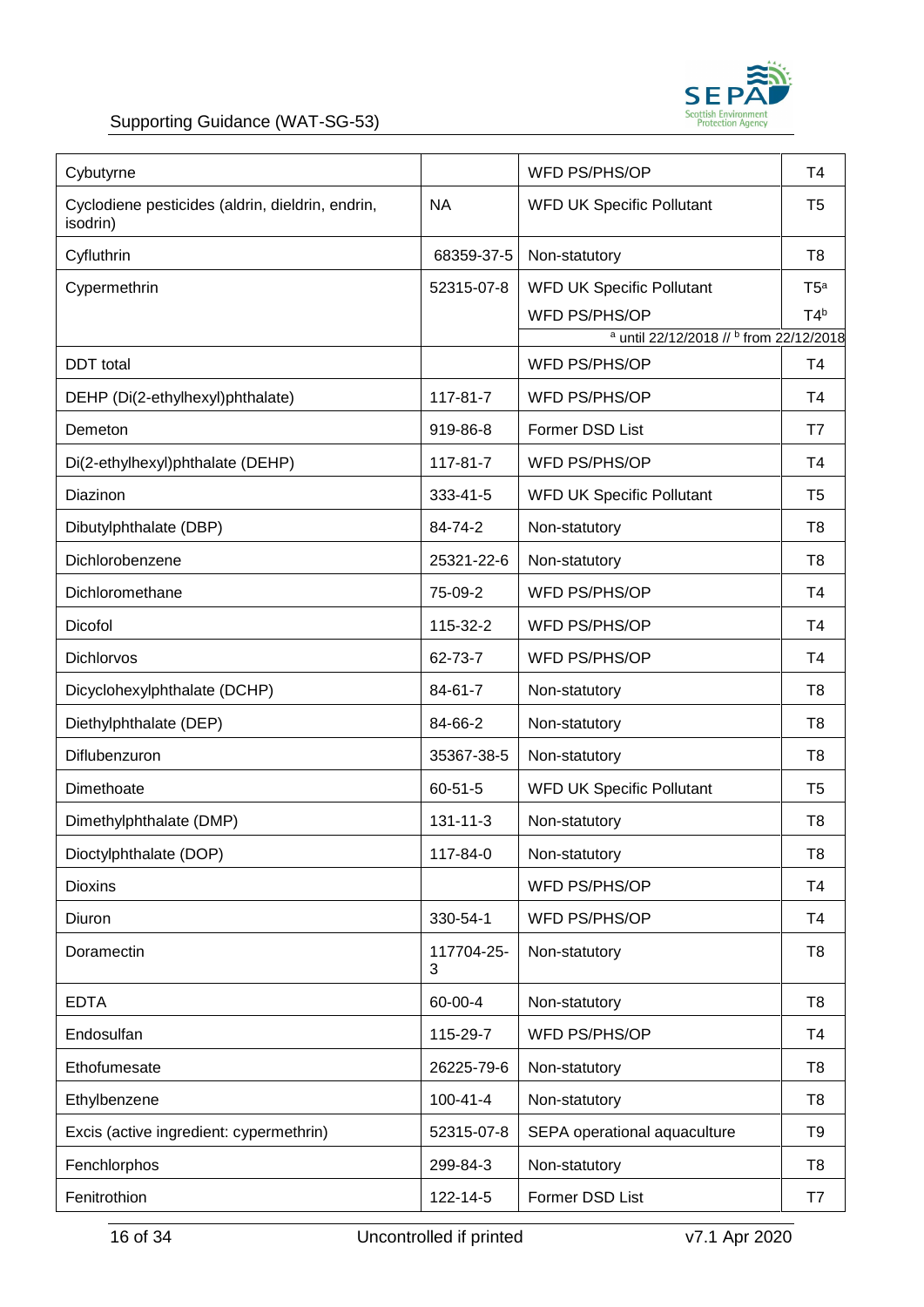

| Flucofuron                        | 370-50-3      | Non-statutory                    | T <sub>8</sub> |
|-----------------------------------|---------------|----------------------------------|----------------|
| Flumethrin                        | 69770-45-2    | Non-statutory                    | T <sub>8</sub> |
| Fluoranthene                      | 206-44-0      | WFD PS/PHS/OP                    | T <sub>4</sub> |
| Fluoride                          | 16984-48-8    | Non-statutory                    | T <sub>8</sub> |
| Flusilazole                       | 85509-19-9    | Non-statutory                    | T <sub>8</sub> |
| Formaldehyde                      | $50 - 00 - 0$ | Non-statutory                    | T <sub>8</sub> |
| Glyphosate                        | 38641-94-0    | <b>WFD UK Specific Pollutant</b> | T <sub>5</sub> |
| Heptachlor and heptachlor epoxide | 1024-57-3     | WFD PS/PHS/OP                    | T <sub>4</sub> |
| Hexabromocyclo dodecane (HBCDD)-  | 25637-99-     | WFD PS/PHS/OP                    | T4             |
| Hexachlorobenzene (HCB)           | 118-74-1      | WFD PS/PHS/OP                    | T4             |
| Hexachlorobutadiene (HCBD)        | 87-68-3       | WFD PS/PHS/OP                    | T <sub>4</sub> |
| Hexachlorocyclohexane (HCH)       | 608-73-1      | WFD PS/PHS/OP                    | T <sub>4</sub> |
| Hydrogen cyanide                  | 74-90-8       | <b>WFD UK Specific Pollutant</b> | T <sub>5</sub> |
| Hydrogen sulphide                 | 7783-06-4     | Non-statutory                    | T <sub>8</sub> |
| Imazethapyr                       | 81334-34-1    | Non-statutory                    | T <sub>8</sub> |
| Indeno(123-cd)pyrene              | 193-39-5      | WFD PS/PHS/OP                    | T4             |
| loxynil                           | 1689-83-4     | Non-statutory                    | T <sub>8</sub> |
| Iron                              | 7439-89-6     | WFD UK Specific Pollutant        | T <sub>5</sub> |
| Isoproturon                       | 34123-59-6    | WFD PS/PHS/OP                    | T <sub>4</sub> |
| Ivermectin                        | 70288-86-7    | Non-statutory                    | T <sub>8</sub> |
| Ivermectin (fish farm)            | 70288-86-7    | SEPA operational aquaculture     | T <sub>9</sub> |
| Lead                              | 7439-92-1     | WFD PS/PHS/OP                    | T <sub>4</sub> |
| Lindane (included in HCH)         | 608-73-1      | WFD PS/PHS/OP                    | T <sub>4</sub> |
| Linuron                           | 330-55-2      | <b>WFD UK Specific Pollutant</b> | T <sub>5</sub> |
| Malachite Green                   | 569-64-2      | Non-statutory                    | T <sub>8</sub> |
| Malachite Green (fish farm)       | 569-64-2      | SEPA operational aquaculture     | T <sub>9</sub> |
| Malathion                         | 121-75-5      | Former DSD List                  | T7             |
| Mancozeb                          | 8018-01-7     | Non-statutory                    | T <sub>8</sub> |
| Maneb                             | 12427-38-2    | Non-statutory                    | T <sub>8</sub> |
| Manganese                         | 7439-96-5     | <b>WFD UK Specific Pollutant</b> | T <sub>5</sub> |
| <b>MCPA</b>                       | 94-74-6       | Non-statutory                    | T8             |
| Mecoprop                          | 93-65-2       | <b>WFD UK Specific Pollutant</b> | T <sub>5</sub> |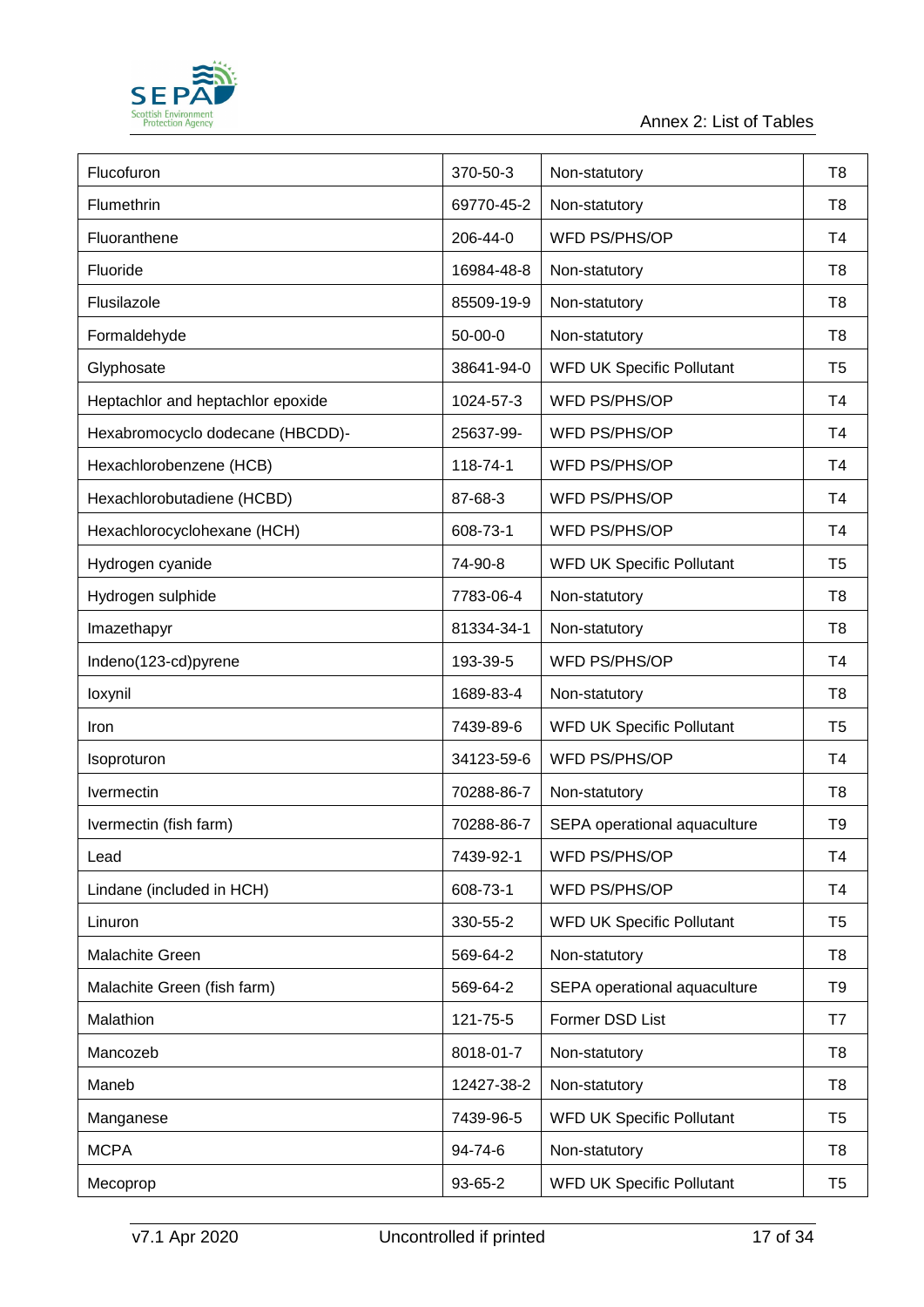

#### Supporting Guidance (WAT-SG-53)

| Mercury                                                     | 7439-97-6     | WFD PS/PHS/OP                    | T <sub>4</sub> |
|-------------------------------------------------------------|---------------|----------------------------------|----------------|
| Methiocarb                                                  | 2032-65-7     | <b>WFD UK Specific Pollutant</b> | T <sub>5</sub> |
| Methylphenols                                               | <b>NA</b>     | Non-statutory                    | T8             |
| Mevinphos                                                   | 7786-34-7     | Non-statutory                    | T <sub>8</sub> |
| Monochlorobenzene                                           | 108-90-7      | Non-statutory                    | T <sub>8</sub> |
| Monochlorophenols                                           | 25167-80-0    | Non-statutory                    | T <sub>8</sub> |
| Naphthalene                                                 | $91 - 20 - 3$ | WFD PS/PHS/OP                    | T4             |
| <b>Nickel</b>                                               | 7440-02-0     | WFD PS/PHS/OP                    | T <sub>4</sub> |
| Nonylphenol (4-nonylphenol)                                 | 104-40-5      | WFD PS/PHS/OP                    | T <sub>4</sub> |
| <b>NTA</b>                                                  | 139-13-9      | Non-statutory                    | T <sub>8</sub> |
| Octylphenol ((4-(1,1',3,3'-tetramethylbutyl)-<br>phenol))   | 140-66-9      | <b>WFD PS/PHS/OP</b>             | T4             |
| Omethoate                                                   | 1113-02-6     | Former DSD List                  | T7             |
| Oxolinic acid                                               | 14698-29-4    | Non-statutory                    | T <sub>8</sub> |
| Oxytetracycline                                             | 6153-64-6     | Non-statutory                    | T <sub>8</sub> |
| para-para-DDT                                               | $50 - 29 - 3$ | WFD PS/PHS/OP                    | T4             |
| <b>PCSDs</b>                                                | <b>NA</b>     | Non-statutory                    | T <sub>8</sub> |
| Pendimethalin                                               | 40487-42-1    | <b>WFD UK Specific Pollutant</b> | T <sub>5</sub> |
| Pentabromodiphenylether                                     | 32534-81-9    | WFD PS/PHS/OP                    | Τ4             |
| Pentachlorobenzene                                          | 608-93-5      | WFD PS/PHS/OP                    | T4             |
| Pentachlorophenol                                           | 87-86-5       | WFD PS/PHS/OP                    | T4             |
| Perfluorooctane sulfonic acid and its derivatives<br>(PFOS) | 1763-23-1     | WFD PS/PHS/OP                    | T4             |
| Permethrin                                                  | 52645-53-1    | <b>WFD UK Specific Pollutant</b> | T <sub>5</sub> |
| Phenol                                                      | 108-95-2      | <b>WFD UK Specific Pollutant</b> | T <sub>5</sub> |
| Pirimicarb                                                  | 23103-98-2    | Non-statutory                    | T <sub>8</sub> |
| Pirimiphos-methyl                                           | 29232-93-7    | Non-statutory                    | T <sub>8</sub> |
| Polyaromatic hydrocarbons (PAHs)                            | <b>NA</b>     | WFD PS/PHS/OP                    | Τ4             |
| Prochloraz                                                  | 67747-09-5    | Non-statutory                    | T <sub>8</sub> |
| Propetamphos                                                | 31218-83-4    | Non-statutory                    | T <sub>8</sub> |
| Propyzamide                                                 | 23950-58-5    | Non-statutory                    | T <sub>8</sub> |
| Pyceze (active ingredient: Bronopol)                        | $52 - 51 - 7$ | SEPA operational aquaculture     | T <sub>9</sub> |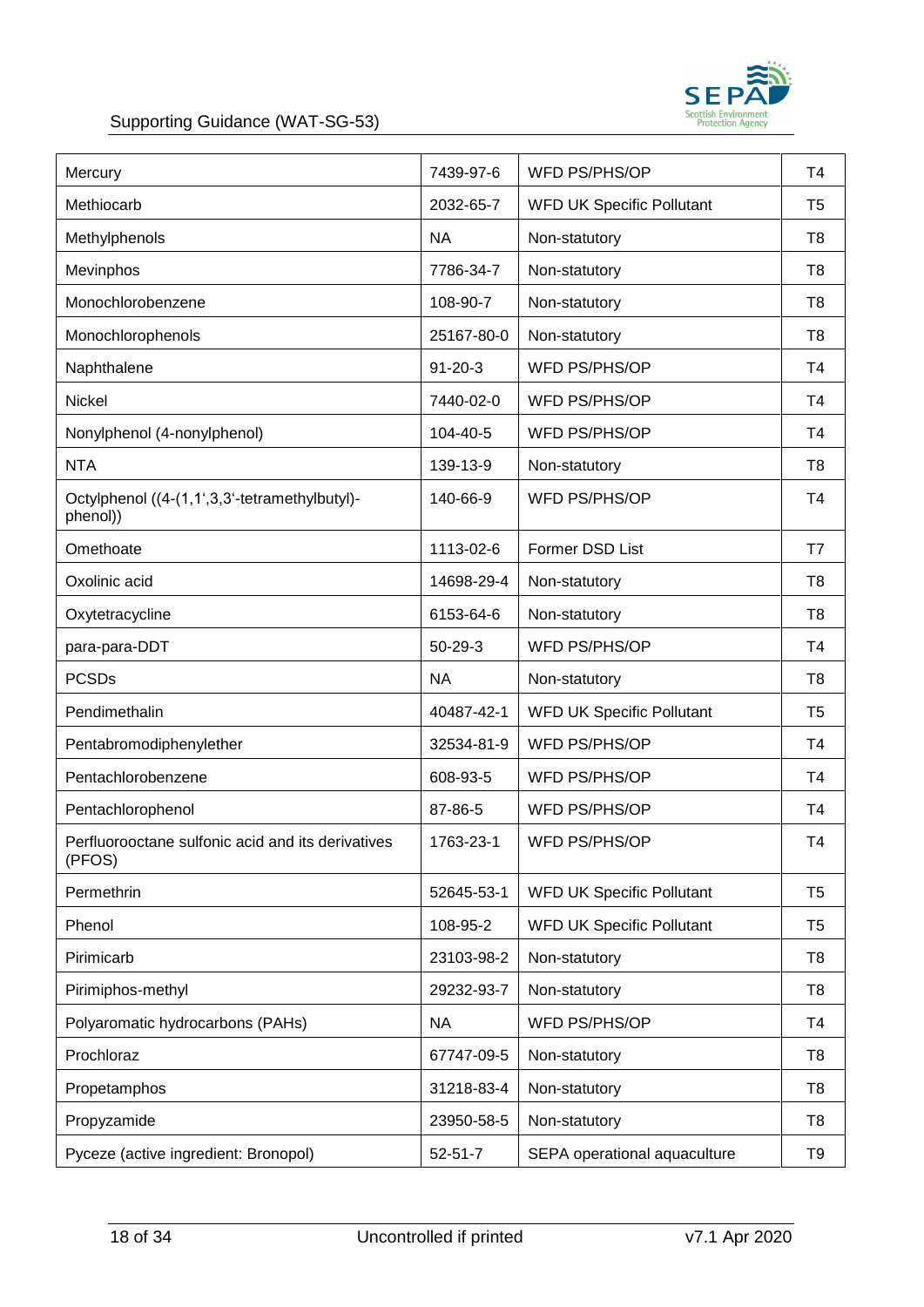

| Quinoxyfen                                                  | 124495-18-<br>7 | <b>WFD PS/PHS/OP</b>             | T <sub>4</sub> |
|-------------------------------------------------------------|-----------------|----------------------------------|----------------|
| Salmosan (active ingredient: Azamethiphos)                  | 35575-96-3      | SEPA operational aquaculture     | T <sub>9</sub> |
| Silver                                                      | 7440-22-4       | Non-statutory                    | T <sub>8</sub> |
| Simazine                                                    | 122-34-9        | WFD PS/PHS/OP                    | T4             |
| Slice (sediment) (active ingredient: Emamectin<br>Benzoate) | 137512-74-<br>4 | SEPA operational aquaculture     | T <sub>9</sub> |
| Slice (water) (active ingredient: Emamectin<br>Benzoate)    | 137512-74-<br>4 | SEPA operational aquaculture     | T <sub>9</sub> |
| Sodium                                                      | 7440-23-5       | Non-statutory                    | T <sub>8</sub> |
| Styrene                                                     | 100-42-5        | Non-statutory                    | T <sub>8</sub> |
| Sulcofuron (sulcofuran sodium)                              | 3567-25-7       | Non-statutory                    | T <sub>8</sub> |
| Sulphate                                                    | <b>NA</b>       | Non-statutory                    | T <sub>8</sub> |
| Tecnazene                                                   | 117-18-0        | Non-statutory                    | T <sub>8</sub> |
| Terbutryn                                                   | 886-50-0        | WFD PS/PHS/OP                    | T <sub>4</sub> |
| Tetrachloroethane                                           | 79-34-5         | <b>WFD UK Specific Pollutant</b> | T <sub>5</sub> |
| Tetrachloroethylene                                         | 127-18-4        | WFD PS/PHS/OP                    | T <sub>4</sub> |
| Thiabendazole                                               | 148-79-8        | Non-statutory                    | T <sub>8</sub> |
| Tin                                                         | 7440-31-5       | Non-statutory                    | T <sub>8</sub> |
| Toluene                                                     | 108-88-3        | <b>WFD UK Specific Pollutant</b> | T <sub>5</sub> |
| <b>Triallate</b>                                            | 2303-17-5       | Non-statutory                    | T <sub>8</sub> |
| Triazophos                                                  | 24017-47-8      | Former DSD List                  | T7             |
| Tributyl phosphate                                          | 126-73-8        | Non-statutory                    | T <sub>8</sub> |
| Tributyltin                                                 | 36643-28-4      | WFD PS/PHS/OP                    | T <sub>4</sub> |
| Trichlorobenzenes                                           | 12002-48-1      | WFD PS/PHS/OP                    | T <sub>4</sub> |
| Trichloroethylene                                           | 79-01-6         | WFD PS/PHS/OP                    | T4             |
| Trichloromethane (Chloroform)                               | 67-66-3         | <b>WFD PS/PHS/OP</b>             | T <sub>4</sub> |
| Triclosan                                                   |                 | <b>WFD UK Specific Pollutant</b> | T <sub>5</sub> |
| Trifluralin                                                 | 1582-09-8       | WFD PS/PHS/OP                    | T <sub>4</sub> |
| Triphenyltin                                                | <b>NA</b>       | Former DSD List                  | T7             |
| Vanadium                                                    | 7440-62-2       | Non-statutory                    | T <sub>8</sub> |
| Xylene                                                      | 1330-20-7       | Former DSD List                  | T7             |
| Zinc                                                        | 7440-66-6       | <b>WFD UK Specific Pollutant</b> | T <sub>5</sub> |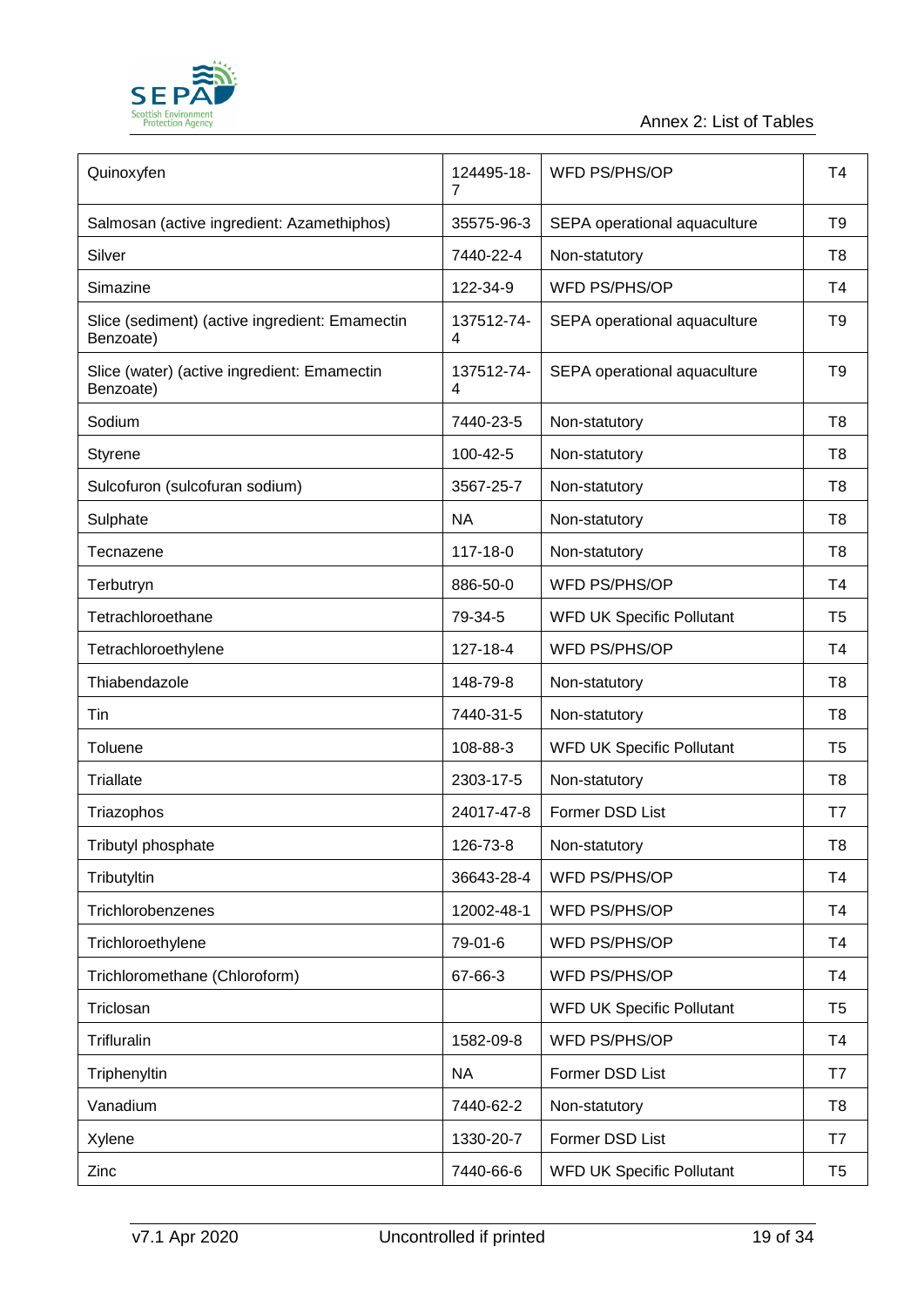### <span id="page-19-0"></span>**Table 4: EQS for WFD Priority Substances (including PHS\*) and Other Pollutants (EU Standards)<sup>1</sup>**

| <b>No</b>        | <b>Substance</b>                                                | <b>Environmental Quality Standard (µg/l)</b>                                                             |                                                                                               |                             |            |                     | <b>Statutory</b>               |  |
|------------------|-----------------------------------------------------------------|----------------------------------------------------------------------------------------------------------|-----------------------------------------------------------------------------------------------|-----------------------------|------------|---------------------|--------------------------------|--|
|                  |                                                                 | Freshwater <sup>i</sup>                                                                                  |                                                                                               | <b>Marine</b> <sup>ii</sup> |            | <b>Biota</b> iii    | <b>Instrument</b>              |  |
|                  |                                                                 | AA                                                                                                       | <b>MAC</b>                                                                                    | AA                          | <b>MAC</b> | µg/kg wet<br>weight |                                |  |
| $\mathbf{1}$     | Alachlor                                                        | 0.3                                                                                                      | 0.7                                                                                           | 0.3                         | 0.7        |                     | 2015 SG Direction <sup>2</sup> |  |
| $\boldsymbol{2}$ | Anthracene*                                                     | 0.1                                                                                                      | 0.1                                                                                           | 0.1                         | 0.1        |                     | 2015 SG Direction              |  |
| 3                | Atrazine                                                        | 0.6                                                                                                      | 2.0                                                                                           | 0.6                         | 2.0        |                     | 2015 SG Direction              |  |
| 4                | <b>Benzene</b>                                                  | 10                                                                                                       | 50                                                                                            | 8                           | 50         |                     | 2015 SG Direction              |  |
| 5                | <b>Brominated</b><br>diphenylether*iv                           |                                                                                                          | 0.14                                                                                          |                             | 0.014      | 0.0085              | 2015 SG Direction              |  |
| 6                | Cadmium (dissolved)* <sup>v,vii</sup>                           | $\leq$ 0.08 (class 1)<br>$0.08$ (class 2)<br>$0.09$ (class 3)<br>$0.15$ (class 4)<br>$0.25$ (class $5$ ) | ≤0.45 (class 1)<br>$0.45$ (class 2)<br>$0.6$ (class 3)<br>$0.9$ (class 4)<br>$1.5$ class $5)$ | 0.2                         |            |                     | 2014 SG Direction              |  |
| 6a               | Carbon tetrachloride                                            | 12                                                                                                       |                                                                                               | 12                          |            |                     | 2015 SG Direction              |  |
| $\overline{7}$   | C10-13 Chloroalkanes*                                           | 0.4                                                                                                      | 1.4                                                                                           | 0.4                         | 1.4        |                     | 2015 SG Direction              |  |
| 8                | Chlorfenvinphos                                                 | 0.1                                                                                                      | 0.3                                                                                           | 0.1                         | 0.3        |                     | 2015 SG Direction              |  |
| 9                | Chlorpyrifos<br>(Chlorpyrifos-ethyl)                            | 0.03                                                                                                     | 0.1                                                                                           | 0.03                        | 0.1        |                     | 2015 SG Direction              |  |
| 9a               | Cyclodiene pesticides<br>(Aldrin, Dieldrin, Endrin,<br>Isodrin) | $\Sigma = 0.01$                                                                                          |                                                                                               | $\Sigma = 0.005$            |            |                     | 2015 SG Direction              |  |
| 9b               | DDT total <sup>vi</sup>                                         | 0.025                                                                                                    |                                                                                               | 0.025                       |            |                     | 2015 SG Direction              |  |
|                  | para-para-DDT                                                   | 0.01                                                                                                     |                                                                                               | 0.01                        |            |                     | 2015 SG Direction              |  |
| 10               | 1,2-Dichloroethane                                              | 10                                                                                                       |                                                                                               | 10                          |            |                     | 2015 SG Direction              |  |
| 11               | Dichloromethane                                                 | 20                                                                                                       |                                                                                               | 20                          |            |                     | 2015 SG Direction              |  |
| 12               | Di(2-ethylhexyl)phthalate<br>(DEHP)                             | 1.3                                                                                                      |                                                                                               | 1.3                         |            |                     | 2015 SG Direction              |  |
| 13               | Diuron                                                          | 0.2                                                                                                      | 1.8                                                                                           | 0.2                         | 1.8        |                     | 2015 SG Direction              |  |
| 14               | Endosulfan*                                                     | 0.005                                                                                                    | 0.01                                                                                          | 0.0005                      | 0.004      |                     | 2015 SG Direction              |  |
| 15               | Fluoranthene                                                    | 0.0063                                                                                                   | 0.12                                                                                          | 0.0063                      | 0.12       | 30                  | 2015 SG Direction              |  |
| 16               | Hexachlorobenzene*                                              |                                                                                                          | 0.05                                                                                          |                             | 0.05       | 10                  | 2015 SG Direction              |  |
| 17               | Hexachlorobutadiene*                                            |                                                                                                          | 0.6                                                                                           |                             | 0.6        | 55                  | 2015 SG Direction              |  |
| 18               | Hexachlorocyclohexane*<br>(includes lindane)                    | 0.02                                                                                                     | 0.04                                                                                          | 0.002                       | 0.02       |                     | 2015 SG Direction              |  |
| 19               | Isoproturon                                                     | 0.3                                                                                                      | 1.0                                                                                           | 0.3                         | 1.0        |                     | 2015 SG Direction              |  |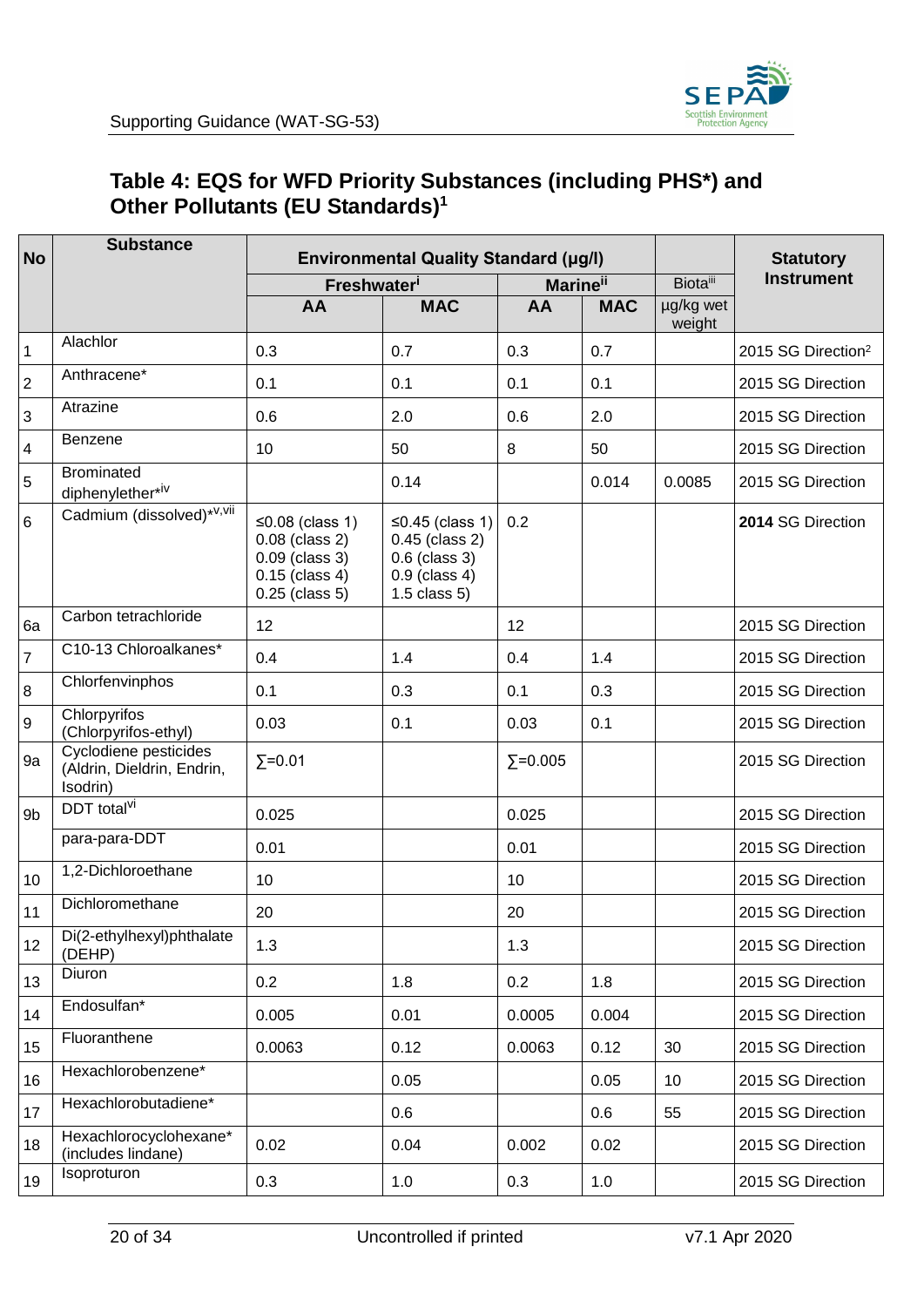

#### Annex 2: List of Tables

| 20              | Lead                                                             | $1.2^{#}$            | 14 <sup>†</sup>   | $1.3^{+}$                               | $14^{+}$                               |                                                                                   | 2015 SG Direction |
|-----------------|------------------------------------------------------------------|----------------------|-------------------|-----------------------------------------|----------------------------------------|-----------------------------------------------------------------------------------|-------------------|
| 21              | Mercury*                                                         |                      | 0.07 <sup>†</sup> |                                         | 0.07 <sup>†</sup>                      | 20                                                                                | 2015 SG Direction |
| 22              | Naphthalene                                                      | $\overline{2}$       | 130               | $\overline{2}$                          | 130                                    |                                                                                   | 2015 SG Direction |
| 23              | Nickel                                                           | $4^{\#}$             | 34 <sup>†</sup>   | $8.6^{+}$                               | 34 <sup>†</sup>                        |                                                                                   | 2015 SG Direction |
|                 |                                                                  | # (bioavailable)vii  |                   | <sup>†</sup> (dissolved) <sup>vii</sup> |                                        |                                                                                   |                   |
| 24              | Nonylphenol (4-<br>Nonylphenol)*                                 | 0.3                  | 2.0               | 0.3                                     | 2.0                                    |                                                                                   | 2015 SG Direction |
| 25              | Octylphenol ((4-(1,1',3,3'-<br>tetramethylbutyl)-phenol))        | 0.1                  |                   | 0.01                                    |                                        |                                                                                   | 2015 SG Direction |
| 26              | Pentachlorobenzene*                                              | 0.007                |                   | 0.0007                                  |                                        |                                                                                   | 2015 SG Direction |
| 27              | Pentachlorophenol                                                | 0.4                  | 1                 | 0.4                                     | 1                                      |                                                                                   | 2015 SG Direction |
| 28              | Polyaromatic<br>hydrocarbons (PAHs)viii*:                        | n/a                  |                   | n/a                                     |                                        |                                                                                   | 2015 SG Direction |
|                 | Benzo(a)pyrene*                                                  | $1.7 \times 10^{-4}$ | 0.27              | $1.7 \times 10^{-4}$                    | 0.027                                  | 5                                                                                 | 2015 SG Direction |
|                 | Benzo(b)fluoranthene*                                            | viii                 | 0.017             | viii                                    | 0.017                                  | viii                                                                              | 2015 SG Direction |
|                 | Benzo(k)fluoranthene*                                            | viii                 | 0.017             | viii                                    | 0.017                                  | viii                                                                              | 2015 SG Direction |
|                 | Benzo(ghi)perylene*                                              | viii                 | 8.2 x 10          | viii                                    | $8.2 \times 10^{-7}$<br>$\overline{4}$ | viii                                                                              | 2015 SG Direction |
|                 | Indeno(123-cd)pyrene*                                            | viii                 | n/a               | viii                                    | Na/                                    | viii                                                                              | 2015 SG Direction |
| 29              | Simazine                                                         | 1                    | 4                 | 1                                       | 4                                      |                                                                                   | 2015 SG Direction |
| 29a             | Tetrachloroethylene                                              | 10                   |                   | 10                                      |                                        |                                                                                   | 2015 SG Direction |
| 29 <sub>b</sub> | Trichloroethylene                                                | 10                   |                   | 10                                      |                                        |                                                                                   | 2015 SG Direction |
| 30              | Tributyltin*                                                     | 0.0002               | 0.0015            | 0.0002                                  | 0.0015                                 |                                                                                   | 2015 SG Direction |
| 31              | Trichlorobenzenes                                                | 0.4                  |                   | 0.4                                     |                                        |                                                                                   | 2015 SG Direction |
| 32              | Trichloromethane<br>(chloroform)                                 | 2.5                  |                   | 2.5                                     |                                        |                                                                                   | 2015 SG Direction |
| 33              | Trifluralin                                                      | 0.03                 |                   | 0.03                                    |                                        |                                                                                   | 2015 SG Direction |
| 34              | <b>Dicofolix</b>                                                 | $1.3 \times 10^{-3}$ |                   | $3.2 \times 10^{-5}$                    |                                        | 33                                                                                | 2015 SG Direction |
| 35              | Perfluorooctane sulfonic<br>acid and its derivatives<br>(PFOS)ix | $6.5 \times 10^{-4}$ | 36                | $1.3 \times 10^{-4}$                    | 7.2                                    | 9.1                                                                               | 2015 SG Direction |
| 36              | Quinoxyfenix                                                     | 0.15                 | 2.7               | 0.015                                   | 0.54                                   |                                                                                   | 2015 SG Direction |
| 37              | Dioxins and dioxin-like<br>compoundsvill                         |                      |                   |                                         |                                        | Sum of<br>PCDD+P<br>CDF+PC<br><b>B-DL</b><br>$0.0065\mug$<br>/kg TEQ <sup>x</sup> | 2015 SG Direction |
| 38              | Aclonifenix                                                      | 0.12                 | 0.12              | 0.012                                   | 0.012                                  |                                                                                   | 2015 SG Direction |
| 39              | <b>Bifenoxix</b>                                                 | 0.012                | 0.04              | 0.0012                                  | 0.004                                  |                                                                                   | 2015 SG Direction |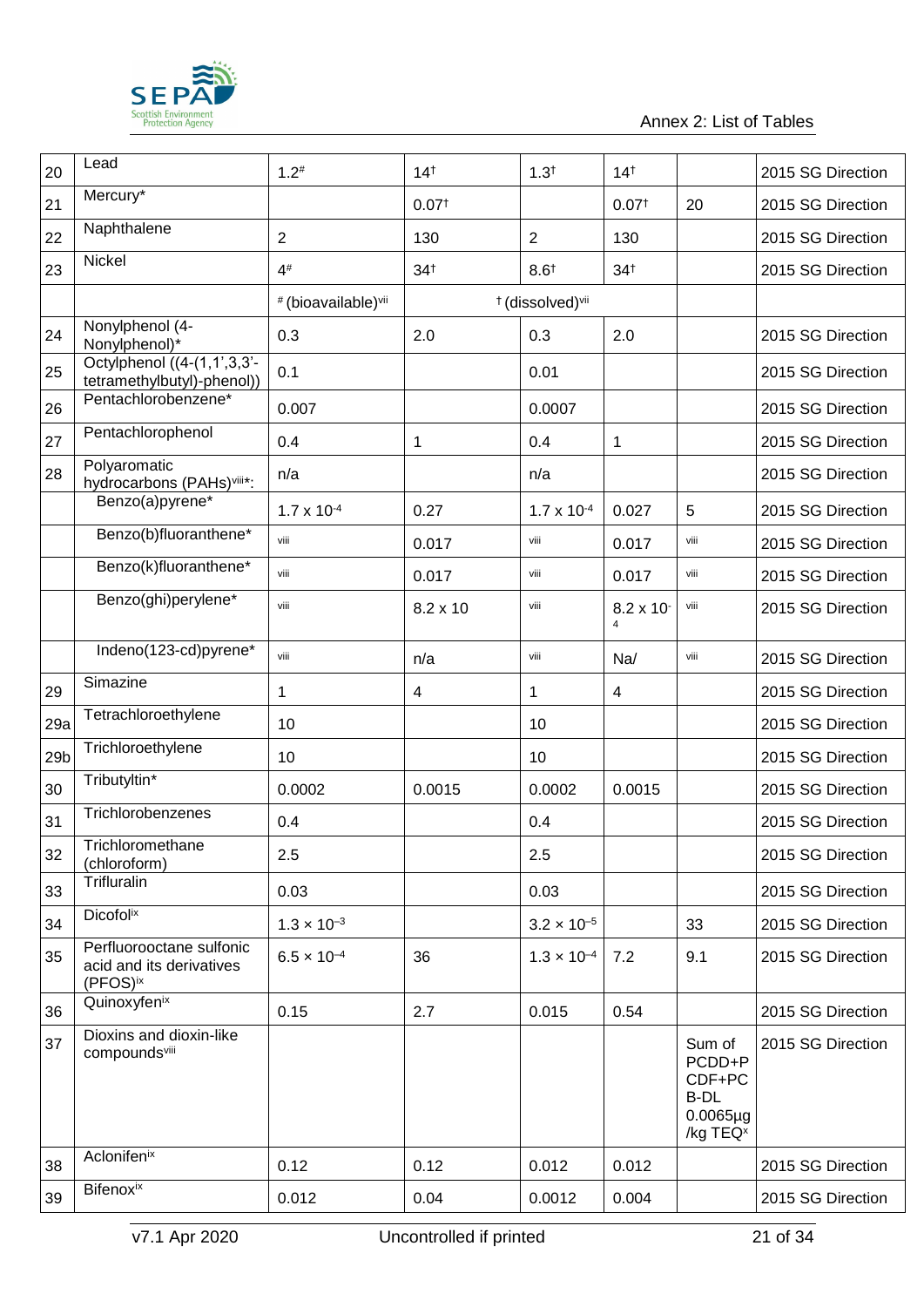

#### Supporting Guidance (WAT-SG-53)

| 40 | Cybutyrneix                                | 0.0025             | 0.016              | 0.0025             | 0.0016             |     | 2015 SG Direction                      |
|----|--------------------------------------------|--------------------|--------------------|--------------------|--------------------|-----|----------------------------------------|
| 41 | Cypermethrinix & xi                        | $8 \times 10^{-5}$ | $6 \times 10^{-4}$ | $8 \times 10^{-6}$ | $6 \times 10^{-5}$ |     | 2015 SG Direction                      |
| 42 | Dichlorvos <sup>ix</sup>                   | $6 \times 10^{-4}$ | $7 \times 10^{-4}$ | $6 \times 10^{-5}$ | $7 \times 10^{-5}$ |     | 2015 SG Direction                      |
| 43 | Hexabromocyclo<br>dodecane (HBCDD)ix & xii | 0.0016             | 0.5                | 0.0008             | 0.05               | 167 | 2015 SG Direction                      |
| 44 | Heptachlor and<br>heptachlor epoxideix     | $2 \times 10^{-7}$ | $3 \times 10^{-4}$ | $1 \times 10^{-8}$ | $3 \times 10^{-5}$ |     | $6.7 \times 10^{-3}$ 2015 SG Direction |
| 45 | Terbutryn <sup>ix</sup>                    | 0.065              | 0.34               | 0.0065             | 0.034              |     | 2015 SG Direction                      |

AA – Annual Average

MAC - Maximum Allowable Concentration

#### Notes:

- 1 Directive 2008/105/EC of the European Parliament and of the Council on Environmental Quality Standards in the Field of Water Policy, amending and subsequently repealing Directives 82/176/EEC, 83/513/EEC, 84/156/EEC, 84/491/EEC and 86/280/EEC, and amending Directive 2000/60/EC, December 2008.
- 2 The Scotland River Basin District (Standards) Amendment Directions 2015.
- i Applies to all rivers and freshwater lochs
- ii Applies to all transitional waters and coastal waters
- iii Except where otherwise indicated, biota EQS relate to fish. An alternative biota taxon, or another matrix, may be monitored if the EQS applied provides an equivalent level of protection. For substances No. 15 (fluoranthene) and No. 28 (PAHs), the biota EQS refers to crustaceans and molluscs. For the purpose of assessing chemical status, monitoring of fluoranthene and PAHs in fish is not appropriate. For substance No. 37 (dioxins and dioxinlike compounds), the biota EQS relates to fish, crustaceans and molluscs.
- iv Applies to congeners 28, 47, 99, 100, 153 and 154 (pentabromodiphenylether)
- v For Cadmium and its compounds, the annual mean values vary dependent on the hardness of the water as specified in five class categories (Class 1: < 40 mg CaCO3/l, Class 2: 40 to < 50 mg CaCO3/l, Class 3: 50 to < 100 mg CaCO3/l, Class 4: 100 to < 200 mg CaCO3/l and Class 5: ≥ 200 mg CaCO3/l)
- vi DDT total comprises the sum of the isomers 1,1,1-trichloro-2,2 bis (p-chlorophenyl) ethane (CAS number 50-29-3; EU number 200-024-3); 1,1,1-trichloro-2 (o-chlorophenyl)-2-(pchlorophenyl) ethane (CAS number 789-02-6; EU Number 212-332-5); 1,1-dichloro-2,2 bis (p chlorophenyl) ethylene (CAS number 72-55-9; EU Number 200-784-6); and 1,1-dichloro-2,2 bis (p-chlorophenyl) ethane (CAS number 72 54-8; EU Number 200-783-0).
- vii 'Dissolved' refers to the portion remaining following filtration through a 0.45µm membrane. Bioavailable refers to the fraction of dissolved metal that has the potential to contribute to toxic effects in aquatic animals or plants as determined in accordance with the method, metals bioavailability assessment tool<sup>3</sup>.
- viii For the group of priority substances of polyaromatic hydrocarbons (PAH) (No 28), the biota EQS and corresponding AA-EQS in water refer to the concentration of benzo(a)pyrene, on the toxicity of which they are based. Benzo(a)pyrene can be considered as a marker for the other PAHs, hence only benzo(a)pyrene needs to be monitored for comparison with the biota EQS or the corresponding AA- EQS in water.
- ix These standards will be applied immediately to new applications (generally more cost effective for a new application to install treatment systems to meet these new standards rather than require changes before 22 December 2018); for existing discharges operators are to work towards these standards so that these standards are fully implemented from 22 December 2018.
- x Dioxins comprise a number of PCDD: polychlorinated dibenzo-p-dioxins; PCDF: polychlorinated dibenzofurans; PCBDL: dioxin-like polychlorinated biphenyls; a complete list can be found in the 2015 SG Directions. TEQ: toxic equivalents according to the World Health Organisation 2005 Toxic Equivalence Factors.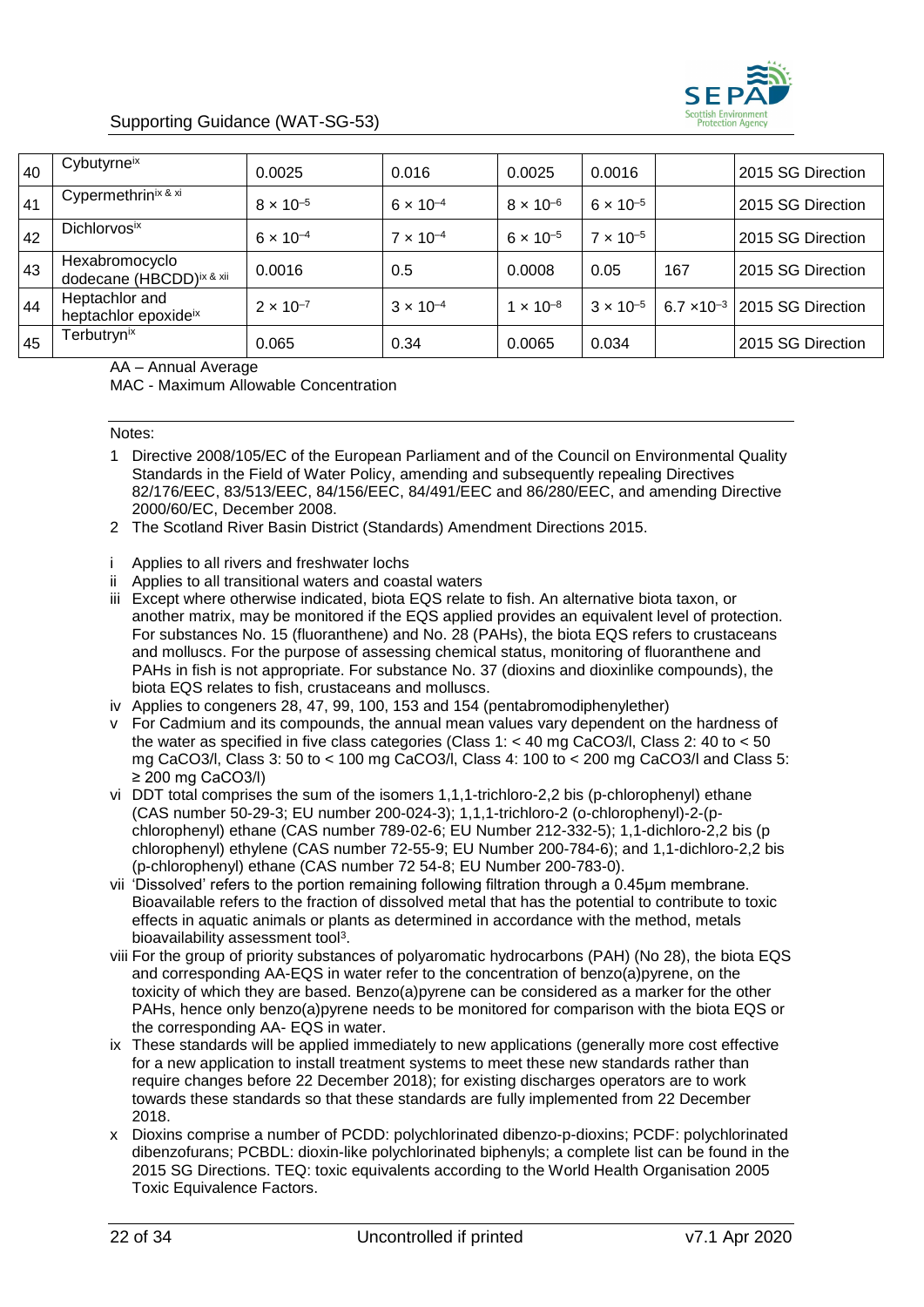

- xi Until 22<sup>nd</sup> December 2018 cypermethrin is classified as a specific pollutant. The applicable standard until this date is found in Table 5 for EQS for WFD UK Specific Pollutants.
- xii HBCDD isomers refers to 1,3,5,7,9,11-Hexabromocyclododecane (CAS 25637-99-4), 1,2,5,6,9,10- Hexabromocyclododecane (CAS 3194-55-6), α-Hexabromocyclododecane (CAS 134237-50-6), β-Hexabromocyclododecane (CAS 134237-51-7) and γ-Hexabromocyclododecane (CAS 134237-52-8).
- 3 UKTAG (2014) River and Lake Assessment Method, Specific Pollutants (Metals), Metal Bioavailability Assessment Tool (M-BAT)ISBN: 978-1-906934-57-6.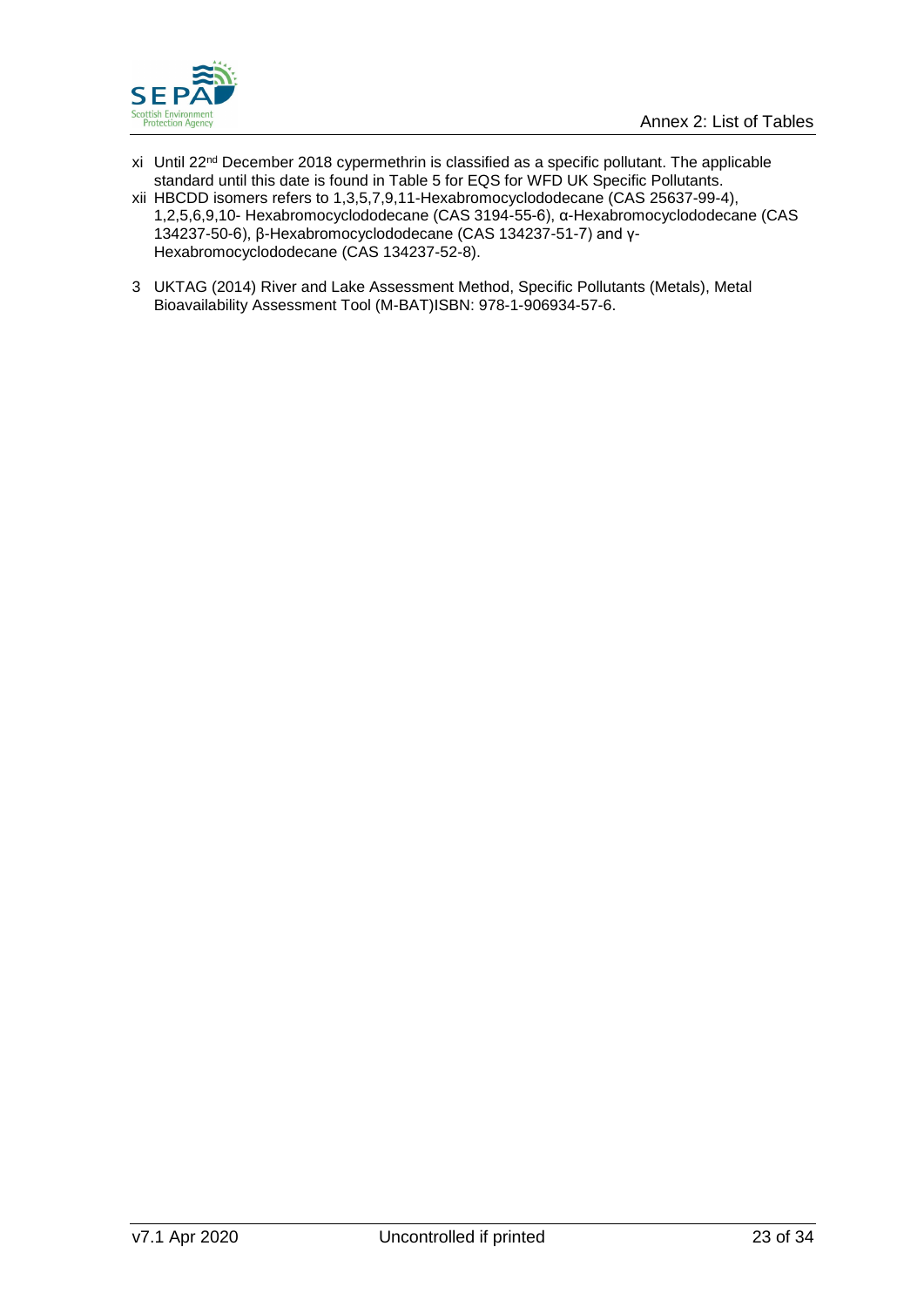

### <span id="page-23-0"></span>**Table 5: EQS for WFD UK Specific Pollutants (UK Standards)<sup>3</sup>**

| <b>Substance</b>                                                    | <b>Environmental Quality Standard (µg/l)</b> |                              |                                                                                                          |                          | <b>Statutory</b>               |
|---------------------------------------------------------------------|----------------------------------------------|------------------------------|----------------------------------------------------------------------------------------------------------|--------------------------|--------------------------------|
|                                                                     |                                              | <b>Freshwater</b>            | <b>Marine</b> <sup>ii</sup>                                                                              |                          | <b>Instrument</b>              |
|                                                                     | AA                                           | 95%-ile                      | AA                                                                                                       | 95%-ile                  |                                |
| Ammonia (unionised)                                                 | See<br>Section 2                             |                              | 21                                                                                                       |                          | 2014 SG Direction <sup>4</sup> |
| Arsenic (dissolved)iv                                               | 50                                           | $\overline{\phantom{a}}$     | 25                                                                                                       | $\blacksquare$           | 2014 SG Direction              |
| Benzyl butyl phthalate                                              | 7.5                                          | 51                           | 0.75                                                                                                     | 10                       | 2014 SG Direction              |
| Carbendazin                                                         | 0.15                                         | 0.7                          | $\overline{\phantom{a}}$                                                                                 |                          | 2014 SG Direction              |
| Chlorine                                                            | $2$ <sup>iii</sup>                           | $5$ iii                      | $\blacksquare$                                                                                           | $10$ <sup>iii</sup>      | 2014 SG Direction              |
| Chlorothalonil                                                      | 0.035                                        | 1.2                          |                                                                                                          |                          | 2014 SG Direction              |
| Chromium VI (dissolved) iv                                          | 3.4                                          | $\overline{\phantom{a}}$     | 0.6                                                                                                      | 32                       | 2014 SG Direction              |
| Chromium III (dissolved) iv                                         | 4.7                                          | 32                           |                                                                                                          |                          | 2014 SG Direction              |
| Copper (bioavailable in<br>freshwater, dissolved in<br>marine) iv,v | 1                                            |                              | 3.76 where<br>$DOC \le 1$ mg/l<br>$3.76 + (2.677 x$<br>$((DOC/2) -$<br>$(0.5)$ ) where<br>$DOC > 1$ mg/l | $\overline{\phantom{a}}$ | 2014 SG Direction              |
| Cyanide (hydrogen cyanide)                                          | 1                                            | 5                            | 1                                                                                                        | 5                        | 2014 SG Direction              |
| Cypermethrin <sup>5</sup>                                           | 0.0001                                       | 0.0004                       | 0.0001                                                                                                   | 0.00041                  | 2014 SG Direction              |
| Diazinon                                                            | 0.01                                         | 0.02                         | 0.01                                                                                                     | 0.26                     | 2014 SG Direction              |
| 2,4-Dichlorophenol                                                  | 4.2                                          | 140                          | 0.042                                                                                                    | $6\phantom{1}6$          | 2014 SG Direction              |
| 2,4-Dichlorophenoxyacetic<br>acid (2,4-D)                           | 0.3                                          | 1.3                          | 0.3                                                                                                      | 1.3                      | 2014 SG Direction              |
| 3,4-Dichloroaniline                                                 | 0.2                                          | 5.4                          | 0.2                                                                                                      | 5.4                      | 2014 SG Direction              |
| Dimethoate                                                          | 0.48                                         | 4                            | 0.48                                                                                                     | 4                        | 2014 SG Direction              |
| Glyphosate                                                          | 196                                          | 398                          | 196                                                                                                      | 398                      | 2014 SG Direction              |
| Iron (dissolved) iv                                                 | 1000                                         | $\qquad \qquad \blacksquare$ | 1000                                                                                                     | $\overline{\phantom{m}}$ | 2014 SG Direction              |

<sup>3</sup> *Proposals for Environmental Quality Standards for Annex VIII Substances*, UK TAG

<sup>4</sup> The Scotland River Basin District (Surface Water Typology, Environmental Standards, Condition Limits and Groundwater Threshold Values) Directions 2014.

<sup>5</sup> Cypermethrin standard applied to existing discharges. For new or varied applications refer to Table 4: EQS for WFD Priority Substances. From 22 December 2018 cypermethrin is classified as a Priority Substance.

l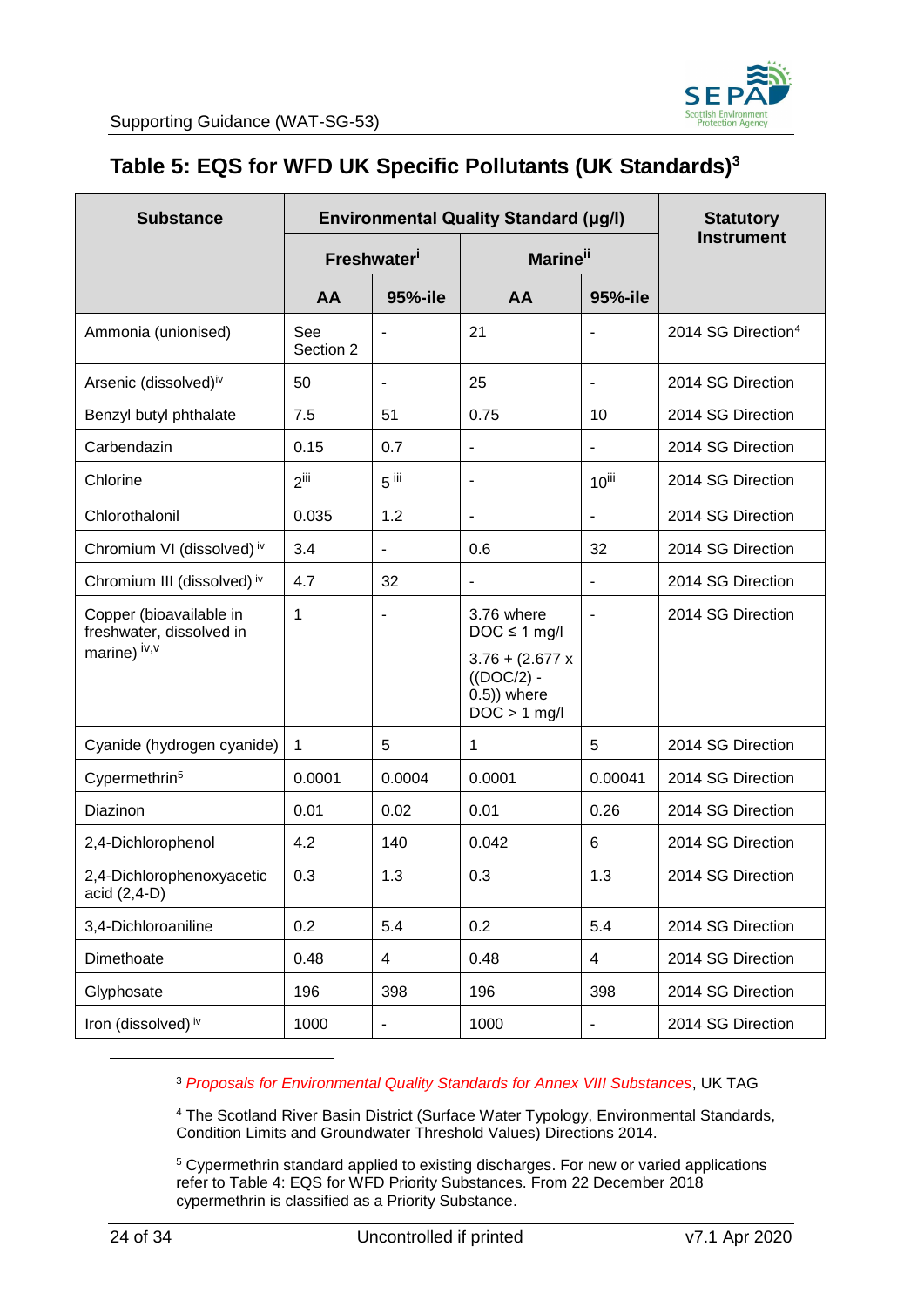

Annex 2: List of Tables

| Linuron                                                               | 0.5   | 0.9  | 0.5                      | 0.9            | 2014 SG Direction |
|-----------------------------------------------------------------------|-------|------|--------------------------|----------------|-------------------|
| Manganese (bioavailable) <sup>v</sup>                                 | 123   |      | $\overline{\phantom{a}}$ | ۰              | 2014 SG Direction |
| Mecoprop                                                              | 18    | 187  | 18                       | 187            | 2014 SG Direction |
| Methiocarb                                                            | 0.01  | 0.77 | $\overline{\phantom{a}}$ |                | 2014 SG Direction |
| Pendimethalin                                                         | 0.3   | 0.58 | $\blacksquare$           |                | 2014 SG Direction |
| Permethrin                                                            | 0.001 | 0.01 | 0.0002                   | 0.001          | 2014 SG Direction |
| Phenol                                                                | 7.7   | 46   | 7.7                      | 46             | 2014 SG Direction |
| Tetrachloroethane                                                     | 140   | 1848 | $\blacksquare$           |                | 2014 SG Direction |
| Toluene                                                               | 74    |      | 74                       | $\blacksquare$ | 2014 SG Direction |
| Triclosan                                                             | 0.1   | 0.28 | 0.1                      | 0.28           | 2015 SG Direction |
| Zinc (bioavailable in<br>freshwater, dissolved in<br>marine)iv, v, vi | 10.9  | ٠    | 7.9                      | ۰              | 2014 SG Direction |

AA – Annual Average

Notes:

- I. Applies to all rivers and freshwater lochs.
- II. Applies to all transitional waters and coastal waters.
- III. Freshwater standards are for total available chlorine, marine standards are for total residual oxidant.
- IV. 'Dissolved' refers to the portion remaining following filtration through a 0.45µm membrane
- V. Bioavailable (for copper, zinc and manganese) annual average standards for freshwater refer to the concentration of bioavailable metal. This is the fraction of dissolved metal that has the potential to contribute to toxic effects in aquatic animals or plants as determined in accordance with the method, metals bioavailability assessment tool(<sup>6</sup>). Refer to Table 10 for application of the marine copper standard.
- VI. Prior to applying the standard for bioavailable zinc in rivers and freshwater lochs, SEPA must subtract 1 µg/l from the measured or otherwise estimated concentration of dissolved zinc in the river or part thereof or the loch or part thereof*.*

-

<sup>6</sup> UKTAG (2014) River and Lake Assessment Method, Specific Pollutants (Metals), Metal Bioavailability Assessment Tool (M-BAT)ISBN: 978-1-906934-57-6.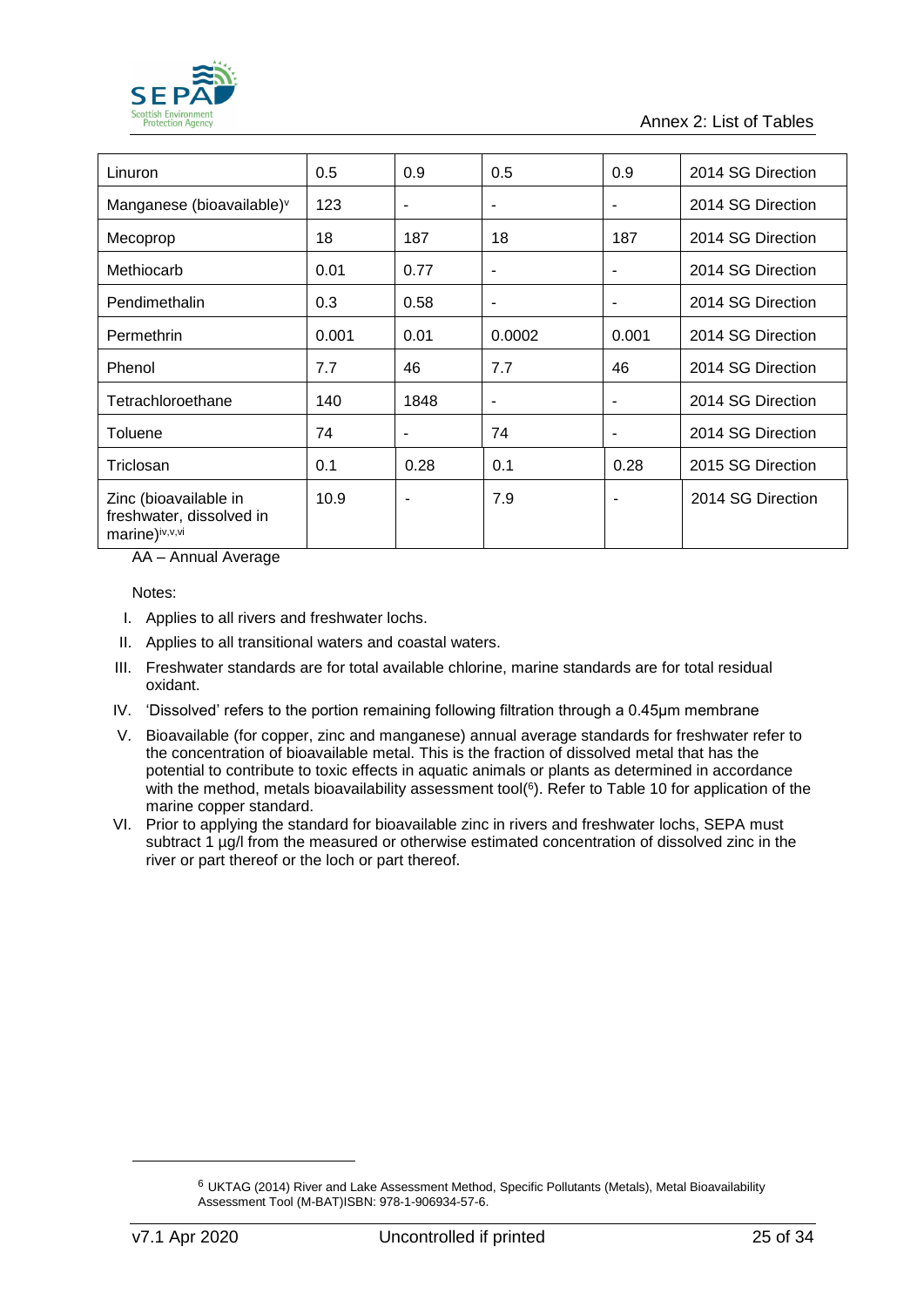

### <span id="page-25-0"></span>**Table 6: Application of Marine Copper Standards**

| Copper standard applicable, depending on the information available on DOC                               |                                                                         |     |                                                   |                                                         |  |  |  |
|---------------------------------------------------------------------------------------------------------|-------------------------------------------------------------------------|-----|---------------------------------------------------|---------------------------------------------------------|--|--|--|
| Site-specific background<br>DOC concentration<br>estimate ("BDOC <sup>"</sup> ) (in<br>mg/L) available? | No.                                                                     | No. | Yes                                               | Yes                                                     |  |  |  |
| Typical discharge-derived<br>DOC concentration<br>estimate ("DDOCii") (in<br>mg/L) available?           | No.                                                                     | Yes | No                                                | Yes                                                     |  |  |  |
| Applicable copper<br>standard (µg/l dissolved)iii                                                       | $3.76 + (2.677 x$<br>$(((1 + DDOC)/2) -$<br>5.09 <sup>iv</sup><br>(0.5) |     | $3.76 + (2.677 x$<br>$(((BDOC + 1)/2) -$<br>(0.5) | $3.76 + (2.677 x$<br>$(((BDOC +$<br>$DDOC)/2$ ) - 0.5)) |  |  |  |

i "Background DOC concentration" (BDOC) means the annual mean concentration of dissolved organic carbon (DOC) in the receiving water body in mg/l.

ii "Discharge-derived DOC concentration" (DDOC) means the concentration of DOC at the edge of the mixing zone of a discharge in in mg/l.

iii "Dissolved" means the portion remaining following filtration through a 0.45µm membrane.

iv In the absence of site-specific data on either BDOC or DDOC, SEPA will operate on the basis that the combination of BDOC and DDCOC produces a concentration of 2 mg/l in estuaries and coastal waters in Scotland.

The standard is interpreted as follows:

1) In the absence of information on BDOC and DDOC, SEPA will apply the standard of 5.09 ug/l in column A when determining applications.

2) If applicants provide appropriate DDOC or BDOC information, SEPA will take this into account in determining application. For new discharges, the estimated DDOC concentration should be derived using measured concentrations of DDOC at existing and suitably comparable discharges. Where appropriate, SEPA may agree typical DDOC concentrations on a sector by sector basis. This document will be updated once any sector-wide estimates are in place. However, if in doubt, the coordinating officer should contact the relevant SEPA sector lead.

3) Where:

- (a) in the absence of suitable data, SEPA has to assess the risk posed by a proposal using a copper standard based on an assumed BDOC or DDOC concentration; and
- (b) a proposal would cause that standard to be breached,

the coordinating officer should advise the applicant that SEPA can only grant the application if (i) the applicant provides appropriate BDOC or DDOC information; and (ii) the copper standard derived using that information in accordance with Table 6 would not be breached.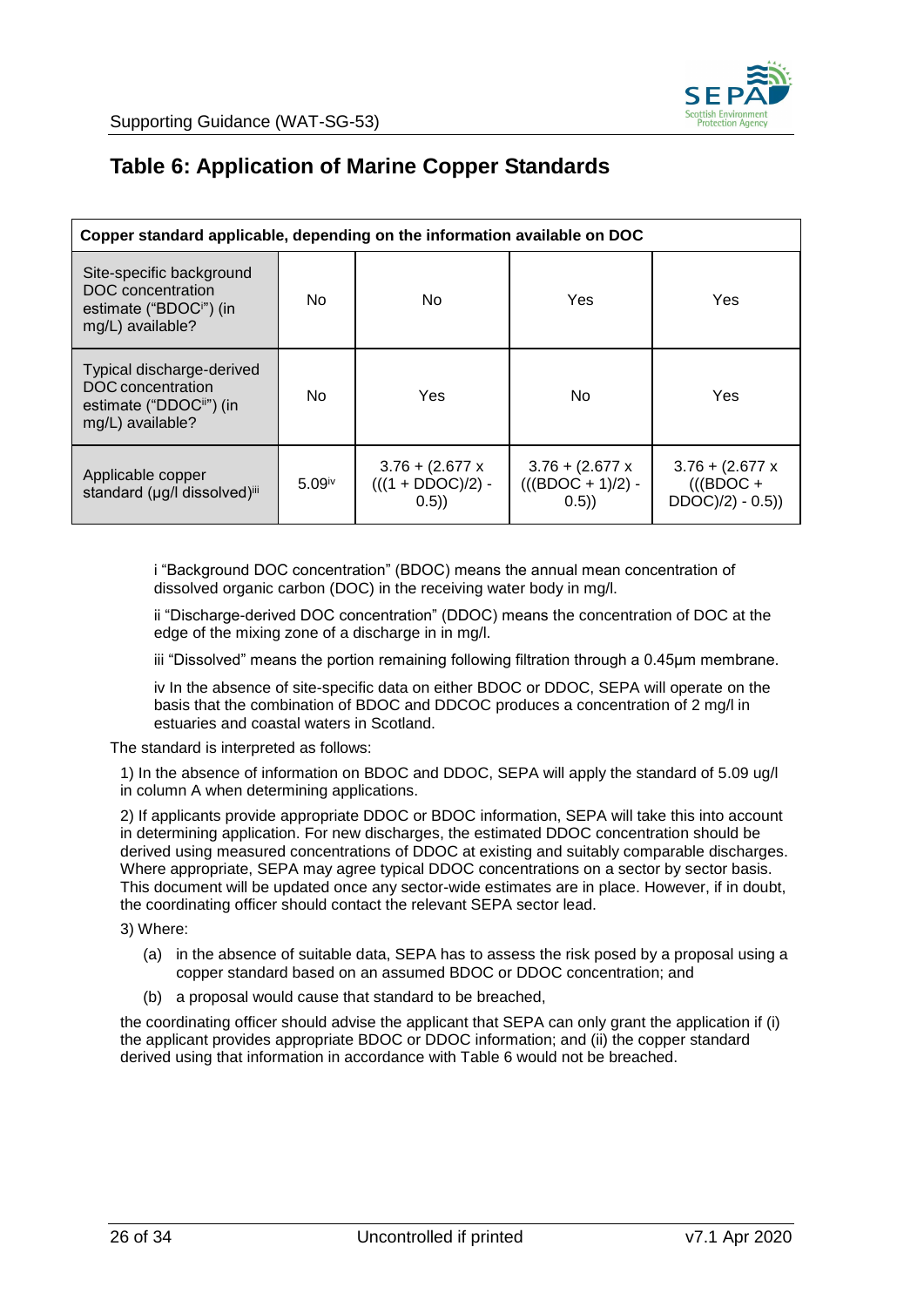

#### <span id="page-26-0"></span>**Table 7: EQS for former DSD substances which are no longer considered to be discharged in significant quantities, and as such no longer considered under WFD**

| <b>Substance</b>        | <b>Environmental Quality Standard (µg/l)</b> |            |               |            |  |
|-------------------------|----------------------------------------------|------------|---------------|------------|--|
|                         | <b>Freshwater</b>                            |            | <b>Marine</b> |            |  |
|                         | AA                                           | <b>MAC</b> | AA            | <b>MAC</b> |  |
| Azinphos-methyl         | 0.01                                         |            | 0.01          |            |  |
| Bentazone               | 500                                          |            | 500           |            |  |
| Biphenyl                | 25                                           |            | 25            |            |  |
| Chloronitrotoluenes     | 10                                           |            | 10            |            |  |
| 4-Chloro-3-methylphenol | 40                                           |            | 40            |            |  |
| 2-Chlorophenol          | 50                                           |            | 50            |            |  |
| Demeton                 | 0.5                                          |            | 0.5           |            |  |
| Fenitrothion            | 0.01                                         |            | 0.01          |            |  |
| Malathion               | 0.01                                         |            | 0.02          |            |  |
| Omethoate               | 0.01                                         |            |               |            |  |
| Triazophos              | 0.005                                        |            | 0.005         |            |  |
| 1,1,1-Trichloroethane   | 100                                          |            | 100           |            |  |
| 1,1,2-Trichloroethane   | 400                                          |            | 300           |            |  |
| Triphenyltin            | 0.02                                         |            | 0.008         |            |  |
| Xylene                  | 30                                           |            | 30            |            |  |

AA – Annual Average

MAC - Maximum Allowable Concentration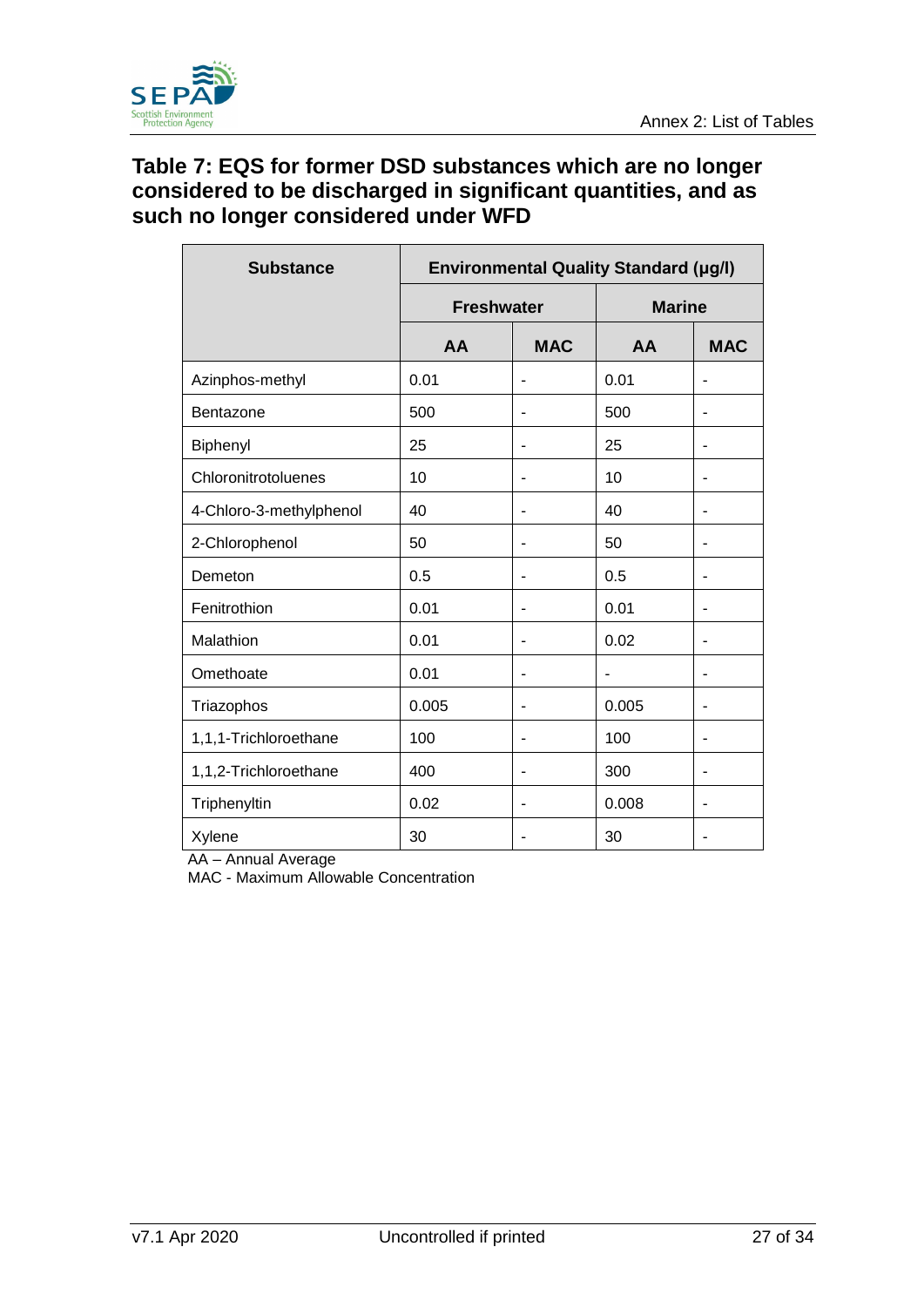

### <span id="page-27-0"></span>**Table 8: Non-statutory EQS values for other substances**

| <b>Substance</b>                                      | <b>Environmental Quality Standard (µg/l)</b> | <b>Reference</b>              |                               |                                   |                                   |
|-------------------------------------------------------|----------------------------------------------|-------------------------------|-------------------------------|-----------------------------------|-----------------------------------|
|                                                       |                                              | Freshwater <sup>i</sup>       |                               | Marine <sup>ii</sup>              |                                   |
|                                                       | AA                                           | <b>MAC</b>                    | AA                            | <b>MAC</b>                        |                                   |
| Abamectin                                             | 0.01                                         | 0.03                          | 0.003                         | 0.01                              | DETR (1998)                       |
| Aluminium (reactive)                                  | 15 (pH>6.5)                                  | 10 (pH≤6.5)<br>25 (pH>6.5)    | 15                            | 25                                | <b>EA/SNIFFER</b><br>(1998)       |
| Azamethiphos                                          | 0.02                                         | 0.05                          | 0.02                          | 0.05                              | <b>DETR 1998</b>                  |
| Boron (total)                                         | 2000                                         | $\blacksquare$                | 7000                          | $\overline{\phantom{a}}$          | HMSO (1989)<br>(statutory in E&W) |
| <b>Bromine</b>                                        | 2 (Total residual<br>oxidant)                | 5 (Total residual<br>oxidant) | ٠                             | 10 (Total<br>residual<br>oxidant) | EA (1997)                         |
| Bromoxynil                                            | 100                                          | 1000                          | 100<br>(interim<br>guideline) | 1000<br>(interim<br>guideline)    | D0E (1995)                        |
| Chloride                                              | 250000                                       | $\overline{\phantom{a}}$      |                               |                                   | EA (1992 and<br>1999)             |
| Chloropropham                                         | 10                                           | 40                            | 10 (interim<br>guideline)     | 40 (interim<br>guideline)         | DoE (1995)                        |
| Chlorotoluron                                         | 2 (interim<br>guideline)                     | 20 (interim<br>guideline)     | 2 (interim<br>guideline)      | $\blacksquare$                    | EA (1996)                         |
| Cobalt (dissolved)                                    | 3                                            | 100                           | 3                             | 100                               | DETR (1998)                       |
| Coumaphos                                             | 0.03                                         | 0.1                           | 0.03                          | 0.1                               | <b>EA/SNIFFER</b><br>(2000)       |
| Cyfluthrin                                            |                                              | 0.001 (95%ile)                | ٠                             | 0.001<br>(95%ile)                 | HMSO (1989)<br>(statutory in E&W) |
| Dibutylphthalate<br>(DBP)                             | 8                                            | 40                            | 8                             | 40                                | DETR (1998)                       |
| Dichlorobenzene<br>(dissolved, sum of all<br>isomers) | 20                                           | 200                           | 20                            | 200                               | <b>DETR 1998</b>                  |
| Dicyclohexylphthalate<br>(DCHP)                       | No EQS<br>proposed                           | No EQS<br>proposed            | No EQS<br>proposed            | No EQS<br>proposed                | DETR (1998)                       |
| Diethylphthalate<br>(DEP)                             | 200                                          | 1000                          | 200                           | 1000                              | DETR (1998)                       |
| Diflubenzuron                                         | 0.001                                        | 0.015                         | 0.005                         | 0.1                               | DETR (1997)                       |
| Dimethylphthalate<br>(DMP)                            | 800                                          | 4000                          | 800                           | 4000                              | DETR (1998)                       |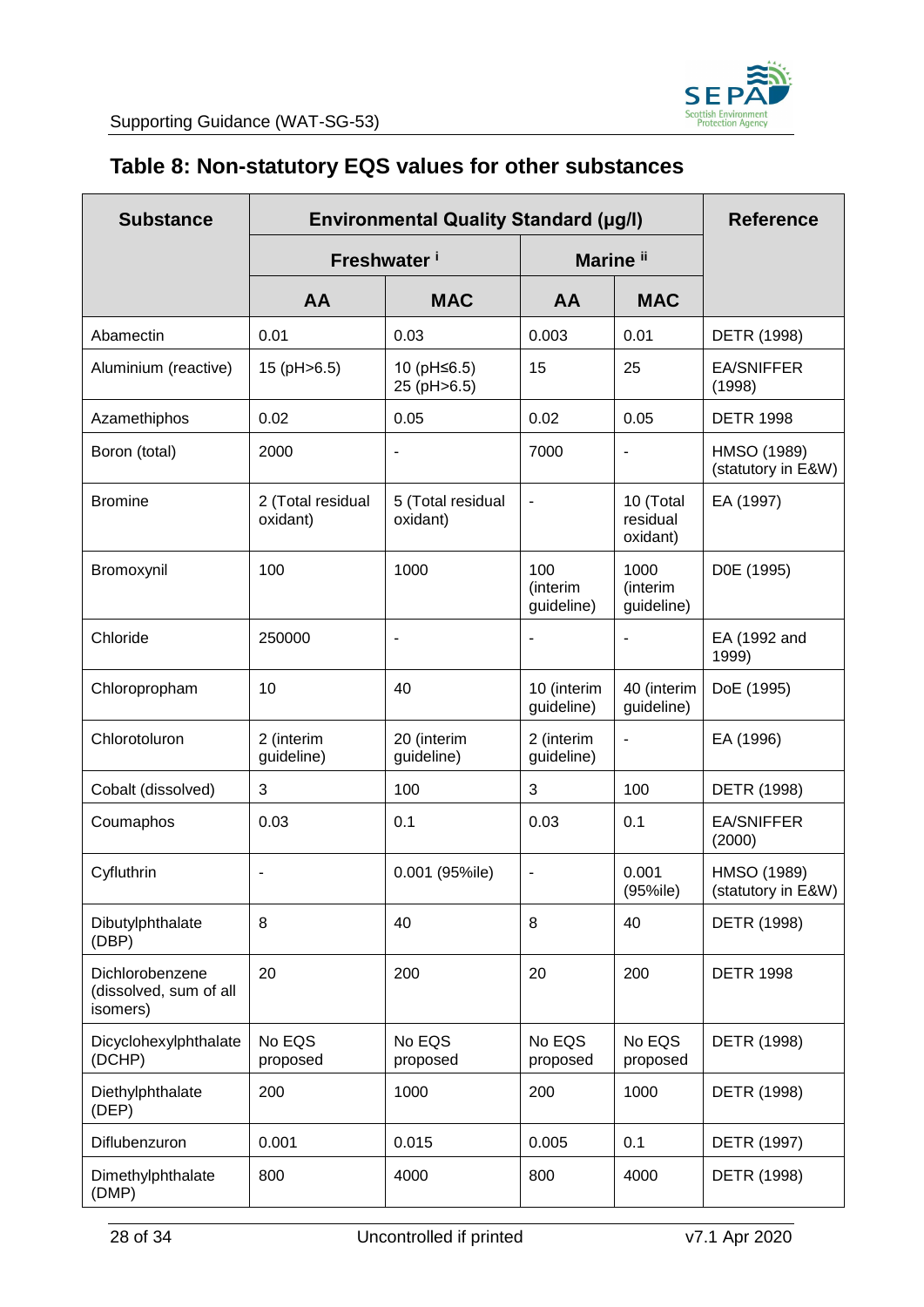

Annex 2: List of Tables

| Dioctylphthalate<br>(DOP)            | 20                                                   | 40                                                    | 20                           | 40                            | DETR (1998)                       |
|--------------------------------------|------------------------------------------------------|-------------------------------------------------------|------------------------------|-------------------------------|-----------------------------------|
| <b>Dioxins</b>                       | No EQS<br>proposed                                   | No EQS<br>proposed                                    | No EQS<br>proposed           | No EQS<br>proposed            | <b>EA/SNIFFER</b><br>(1999)       |
| Doramectin                           | 0.001                                                | 0.01                                                  | 0.001                        | 0.01                          | DETR (1998)                       |
| <b>EDTA</b>                          | 400                                                  | 4000                                                  | 400                          | 4000                          | DETR (1997)                       |
| Ethofumesate                         | No EQS<br>proposed                                   | No EQS<br>proposed                                    | No EQS<br>proposed           | No EQS<br>proposed            | DETR (1997)                       |
| Ethylbenzene                         | 20                                                   | 200                                                   | 20                           | 200                           | <b>EA/SNIFFER</b><br>(2001)       |
| Fenchlorphos                         | 0.03                                                 | 0.1                                                   | 0.03                         | 0.1                           | <b>EA/SNIFFER</b><br>(2000)       |
| Flucofuron                           | $\qquad \qquad \blacksquare$                         | 1 (95%ile)                                            | $\qquad \qquad \blacksquare$ | 1 (95%ile)                    | HMSO (1989)<br>(statutory in E&W) |
| Flumethrin                           | No EQS<br>proposed                                   | No EQS<br>proposed                                    | No EQS<br>proposed           | No EQS<br>proposed            | <b>EA/SNIFFER</b>                 |
| Fluoride (dissolved)                 | 1000 (<50 mg<br>CaCO3/I)<br>5000 (>50 mg<br>CaCO3/I) | 3000 (<50 mg<br>CaCO3/I)<br>15000 (<50 mg<br>CaCO3/I) | 5000<br>15000                |                               | <b>EA/SNIFFER</b><br>(1998)       |
| Flusilazole                          | No EQS<br>proposed                                   | No EQS<br>proposed                                    | No EQS<br>proposed           | No EQS<br>proposed            | DETR (1998)                       |
| Formaldehyde                         | 5                                                    | 50                                                    | No EQS<br>proposed           | No EQS<br>proposed            | DoE (1993)                        |
| Hydrogen sulphide<br>(undissociated) | 0.25                                                 | 1.0                                                   | -                            | 10                            | DoE (1993)                        |
| Imazethapyr                          | No EQS<br>proposed                                   | No EQS<br>proposed                                    | No EQS<br>proposed           | No EQS<br>proposed            | DETR (1998)                       |
| loxynil                              | 10                                                   | 100                                                   | 10 (interim<br>quideline)    | 100<br>(interim<br>guideline) | DoE (1995)                        |
| Ivermectin                           | 0.0001                                               | 0.001                                                 | 0.0001                       | 0.001                         | DETR (1998)                       |
| Malachite Green                      | 0.5                                                  | 100                                                   | 0.5 (interim<br>guideline)   | 100<br>(interim<br>guideline) | DoE (1993)                        |
| Mancozeb                             | $\overline{2}$                                       | 20                                                    | $\overline{2}$               | 20                            | DETR (1997)                       |
| Maneb                                | 3                                                    | 30                                                    | 3                            | 30                            | DETR (1997)                       |
| <b>MCPA</b>                          | 12 (pH<7)**<br>80 (pH>7)                             | 120 (pH<7)**<br>800 (pH>7)                            | 80                           | 800                           | <b>DETR</b>                       |
| Methylphenols                        | 100                                                  | 300                                                   | 100                          | 300                           | EA                                |
| Mevinphos                            |                                                      | 0.02                                                  | $\overline{\phantom{0}}$     | $\blacksquare$                | HMSO (1998c)                      |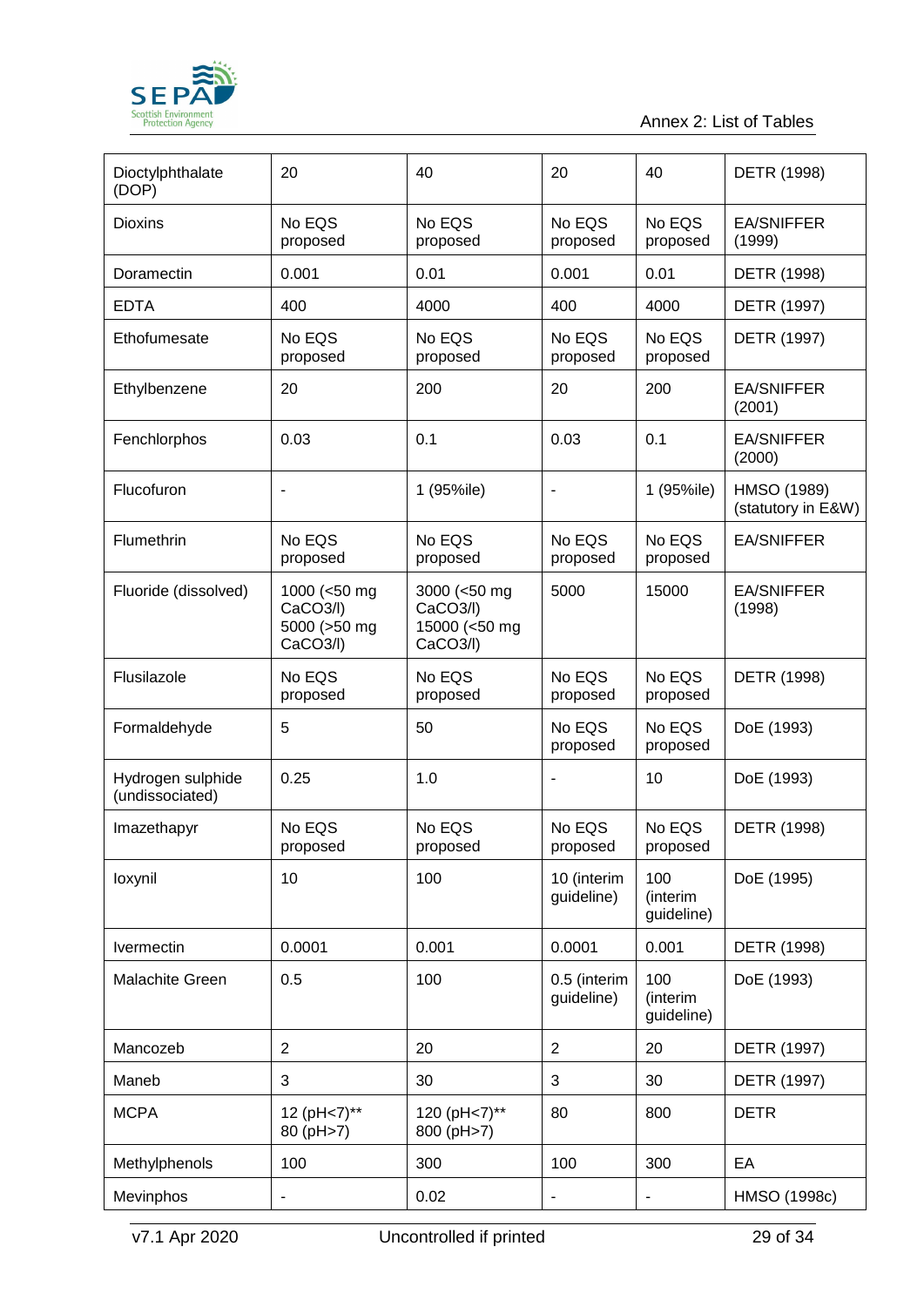

#### Supporting Guidance (WAT-SG-53)

| Monochlorobenzene                                         | No EQS<br>proposed | No EQS<br>proposed | No EQS<br>proposed         | No EQS<br>proposed            | DoE (1989)                        |
|-----------------------------------------------------------|--------------------|--------------------|----------------------------|-------------------------------|-----------------------------------|
| Monochlorophenols<br>(3-chlorophenol, 4-<br>chlorophenol) | 50                 | 250                | 50                         | 250                           | <b>EA/SNIFFER</b><br>1997         |
| <b>NTA</b>                                                | 1000               | 10000              | 3000                       | 30000                         | DETR (1997)                       |
| Oxolinic acid                                             | No EQS<br>proposed | No EQS<br>proposed | No EQS<br>proposed         | No EQS<br>proposed            | DoE (1994)                        |
| Oxytetracycline                                           | No EQS<br>proposed | No EQS<br>proposed | No EQS<br>proposed         | No EQS<br>proposed            | DoE (1994)                        |
| <b>PCSDs</b>                                              | ۰                  | 0.05 (95%ile)      | -                          | 0.05<br>(95%ile)              | HMSO (1989)<br>(statutory in E&W) |
| Pendimethalin                                             | 1.5                | 6                  | 1.5                        | 6                             | DETR (1997)                       |
| Pirimicarb                                                | 1                  | 5                  | 1 (interim<br>guideline)   | 5 (interim<br>guideline)      | DoE (1996)                        |
| Pirimiphos-methyl                                         | 0.015              | 0.05               | 0.015                      | 0.05                          | DETR (1997)                       |
| Prochloraz                                                | 4                  | 40                 | 4                          | 40                            | DETR (1998)                       |
| Propetamphos                                              | 0.03               | 0.1                | 0.03                       | 0.1                           | <b>EA/SNIFFER</b><br>(2000)       |
| Propyzamide                                               | 100                | 1000               | 100                        | 1000                          | DETR (1998)                       |
| Silver (dissolved)                                        | 0.05               | 0.1                | 0.5 (interim<br>guideline) | 1 (interim<br>guideline)      | DoE (1996)                        |
| Sodium                                                    | No EQS<br>proposed | No EQS<br>proposed | No EQS<br>proposed         | No EQS<br>proposed            | EA (1999)                         |
| <b>Styrene</b>                                            | 50                 | 500                | 50 (interim<br>quideline)  | 500<br>(interim<br>guideline) | EA (1995)                         |
| Sulcofuron                                                |                    | 25 (95%ile)        |                            | 25<br>(95%ile)                | HMSO (1989)<br>(statutory in E&W) |
| Sulphate                                                  | 400000             | ٠                  | No EQS<br>proposed         |                               | EA (1999)                         |
| Tecnazene (i)                                             | 1                  | 10                 | 1 (interim<br>guideline)   | 10 (interim<br>guideline)     | DoE (1995)                        |
| Thiabendazole                                             | 5                  | 50                 | 5 (interim<br>guideline)   | 50 (interim<br>guideline)     | DoE (1995)                        |
| Tin (total for<br>freshwater, dissolved<br>for marine)    | 25                 | ٠                  | 10                         | ٠                             | DoE (1989)                        |
| <b>Triallate</b>                                          | 0.25               | 5                  | 0.25                       | 5                             | DETR (1998)                       |
| Tributyl phosphate                                        | 50                 | 500                | 50                         | 500                           | DETR (1998)                       |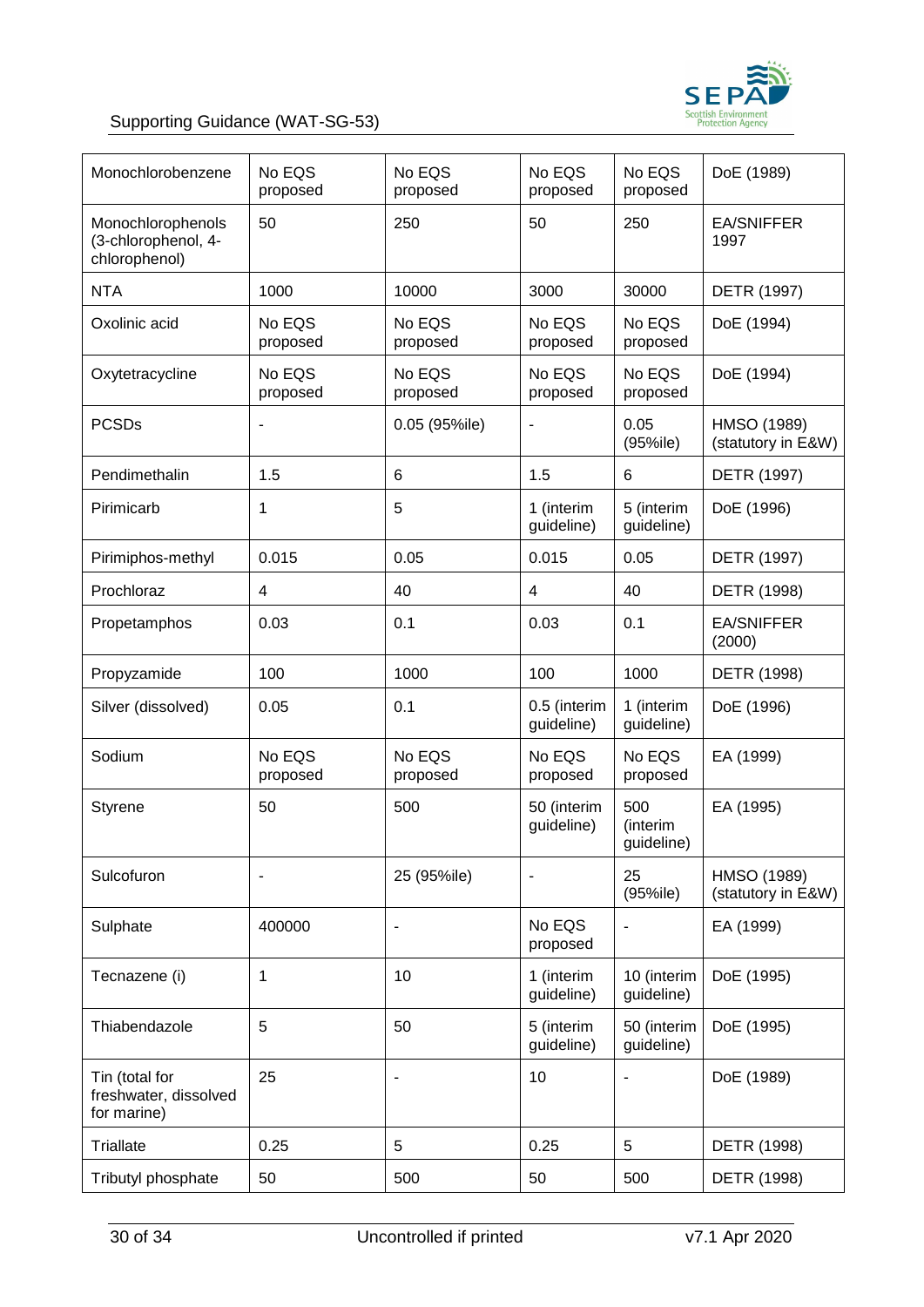

| Vanadium (total) (ii)                                       | 20 (class 1)<br>60 (class 2) | ۰ | 100 |  | HMSO (1989)<br>(statutory in E&W) |  |
|-------------------------------------------------------------|------------------------------|---|-----|--|-----------------------------------|--|
| AA - Annual Average / MAC - Maximum Allowable Concentration |                              |   |     |  |                                   |  |

Notes:

- i Sum of tecnazene, 2, 3, 5, 6-tetrachloroaniline (TCA) and 2, 3, 5, 6-tetrachlorothioanisole (TCTA).
- ii For Vanadium, the annual mean values vary dependent on the hardness of the water as specified in two class categories (Class 1: 0 - 200 mg CaCO3/l, Class 2: >200 mg CaCO3/l).

### <span id="page-30-0"></span>**Table 9: Operational Standards for Aquaculture**

#### **Table 9a Operational Water Quality Standards used by SEPA for regulating the use of chemicals in aquaculture**

| <b>Substance</b>                                       | Environmental Quality Standard (µg/l - except for | <b>Reference</b>               |                |                                                                                                          |                                         |
|--------------------------------------------------------|---------------------------------------------------|--------------------------------|----------------|----------------------------------------------------------------------------------------------------------|-----------------------------------------|
|                                                        | <b>Freshwater</b>                                 |                                |                | <b>Marine</b>                                                                                            |                                         |
|                                                        | AA                                                | <b>MAC</b>                     | AA             | <b>MAC</b>                                                                                               |                                         |
| Salmosan (active<br>ingredient:<br>Azamethiphos)       |                                                   |                                |                | 0.25 (after 3 hrs)<br>0.15 (after 24 hrs)<br>0.04 (after 72 hrs)                                         | SEPA Policy 17<br>(1998)                |
| Pyceze (active<br>ingredient:<br>Bronopol)             | $\blacksquare$                                    | 70                             |                |                                                                                                          | <b>SEPA Guidance</b><br>(2002)          |
| Excis (active<br>ingredient:<br>Cypermethrin)          | Use Cypermethrin standards specified in Table 4   | 2015 SG Direction              |                |                                                                                                          |                                         |
| Aquaguard (active<br>ingredient:<br>Dichlorvos)        | Use not permitted                                 | DoE (1991)                     |                |                                                                                                          |                                         |
| Slice (active<br>ingredient:<br>Emamectin<br>Benzoate) | $\blacksquare$                                    | $\blacksquare$                 | $\blacksquare$ | 0.00022                                                                                                  | <b>SEPA</b><br>Recommendation<br>(1999) |
| <b>Ivermectin</b>                                      | Use not permitted                                 | $\overline{\phantom{a}}$       |                |                                                                                                          |                                         |
| <b>Malachite Green</b>                                 | Use not permitted                                 | <b>SEPA Guidance</b><br>(2002) |                |                                                                                                          |                                         |
| AMX (active<br>ingredient:<br>Deltmethrin)             | $\blacksquare$                                    | $\blacksquare$                 | $0.3$ ng/l     | 9.0 (after 3 hrs)<br>6.0 (after 6 hrs)<br>4.0 (after 12 hrs)<br>2.0 (after 24 hrs)<br>1.0 (after 48 hrs) | <b>SEPA Guidance</b><br>(2008)          |
| Calicide (active<br>ingredient:<br>Teflubenzeron)      | ÷,                                                |                                | 0.006          | 0.03                                                                                                     | SEPA Policy 29<br>(1999)                |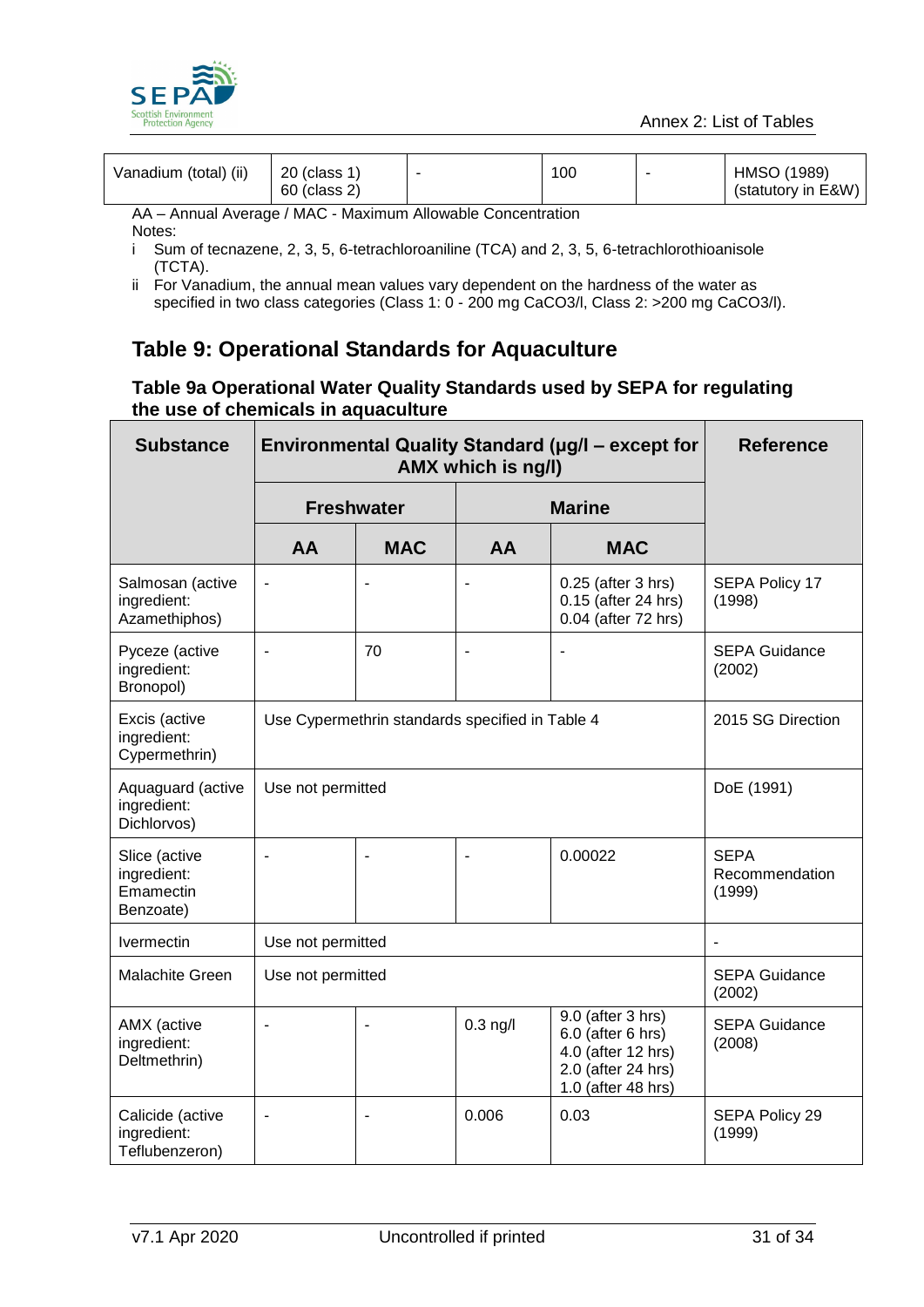

#### **Table 9b Operational Sediment Quality Standards used by SEPA for regulating the use of chemicals in aquaculture**

| <b>Substance</b>                                       |    | <b>Reference</b>  |                                                                                                                                               |                                                                                                                                                                                  |                                         |
|--------------------------------------------------------|----|-------------------|-----------------------------------------------------------------------------------------------------------------------------------------------|----------------------------------------------------------------------------------------------------------------------------------------------------------------------------------|-----------------------------------------|
|                                                        |    | <b>Freshwater</b> |                                                                                                                                               | <b>Marine</b>                                                                                                                                                                    |                                         |
|                                                        | AA | <b>MAC</b>        | AA                                                                                                                                            | <b>MAC</b>                                                                                                                                                                       |                                         |
| Slice (active<br>ingredient:<br>Emamectin<br>Benzoate) |    |                   |                                                                                                                                               | 0.763 µg/kg-wet weight<br>(5cm core depth<br>outside zone of effects<br>area. 100m from edge<br>of cages, increased up<br>to 150m where strong<br>directional currents<br>exist) | <b>SEPA</b><br>Recommendation<br>(1999) |
| Calicide (active<br>ingredient:<br>Teflubenzeron)      |    |                   | 10.0 mg/kg-dry<br>weight (5cm<br>core depth<br>applied within<br>the immediate<br>under cage<br>impact zone, up<br>to 25m from<br>cage edges) | 2.0 µg/kg-dry weight<br>(5cm core depth<br>outside zone of effects<br>area. 100m from edge<br>of cages, increased up<br>to 150m where strong<br>directional currents<br>exist)   | SEPA Policy 29<br>(1999)                |

AA – Annual Average MAC - Maximum Allowable Concentration

#### **WAT-SG-53-CALC: Marine Copper Standards Calculator (use with WAT-SG-53-T6)**

This document not available for SEPA website users.

For information, this is a dedicated spreadsheet in which you can enter the corresponding DDOC and/or BDOC values to calculate the DOC-adjusted marine copper standard.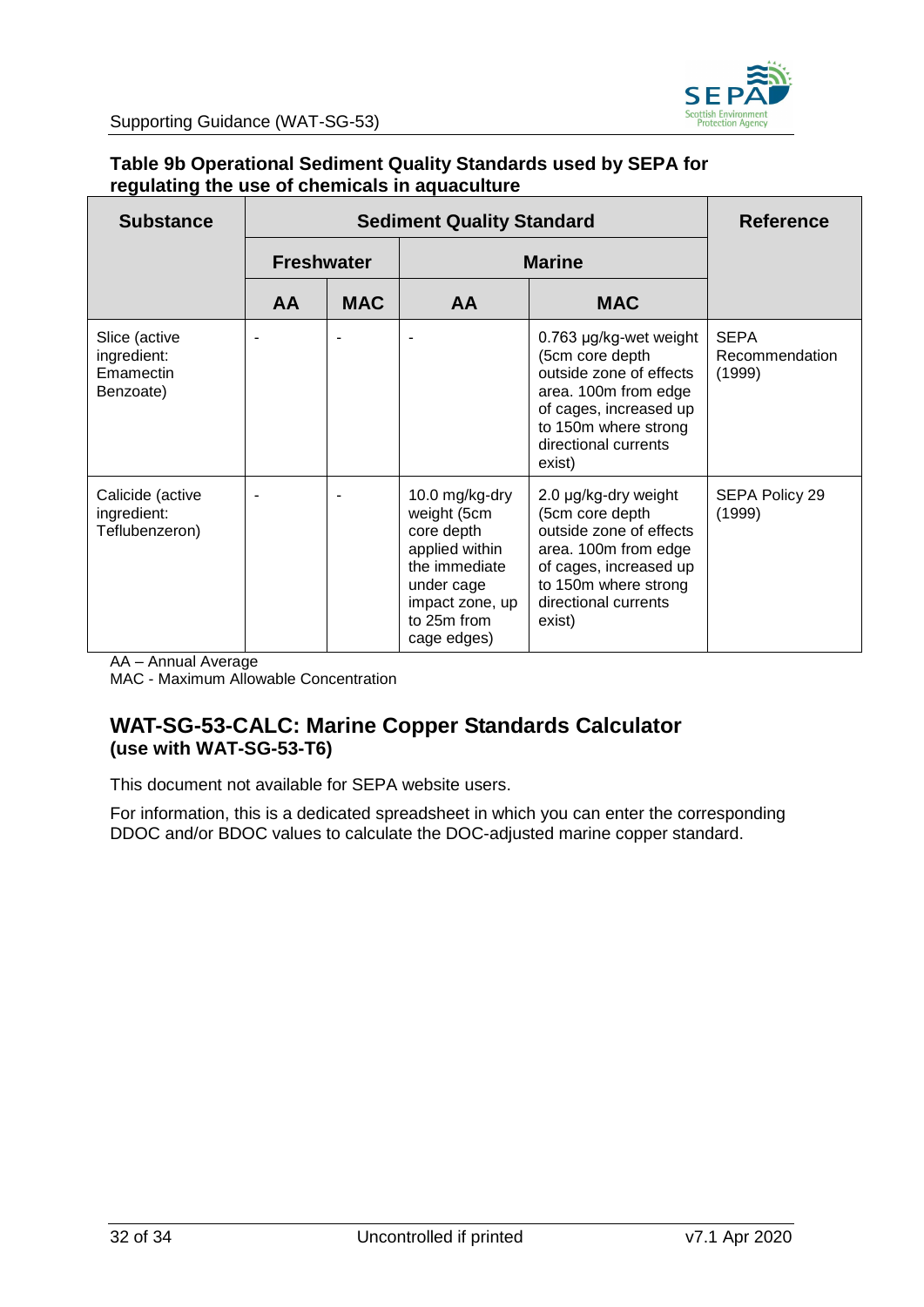## <span id="page-32-0"></span>**References**

NOTE: Linked references to other documents have been disabled in this web version of the document.

See the [Water >Guidance](file://///stir-fp-01/central/Projects/Information%20Systems/DocumentationLinks/StyleGuide&TemplateDocs/DocTemplates/Water%20%3eGuidance) pages of the SEPA website for Guidance and other documentation (www.sepa.org.uk/regulations/water/guidance/).

All references to external documents are listed on this page along with an indicative URL to help locate the document. The full path is not provided as SEPA can not guarantee its future location.

#### **Key Documents**

- *[GIS Pages](http://sepa-app-gis01/interactivemap/map.htm)* SEPA Intranet
- [Science Advice Helpdesk](mailto:science.advice@sepa.org.uk?subject=Env%20Standards%20query)
- *[Standards Directions](http://intranet/regulatory-services/national-regulatory-services/river-basin-management-planning/supporting-information/environmental-standards/)* (on SEPA Intranet *Environmental Standards* page)
- *[WAT-SG-21: Environmental Standards for River Morphology](http://stir-app-qpl01/QPulseDocumentService/Documents.svc/documents/active/attachment?number=WAT-SG-21)*

#### **Scottish Government Publications**

- The Scotland River Basin District (Surface Water Typology, Environmental *[Standards, Condition Limits and Groundwater Threshold Values\) Directions](http://www.gov.scot/Publications/2014/08/6532)  [2014](http://www.gov.scot/Publications/2014/08/6532)* (Aug 2014)
- *The Solway Tweed River Basin District (Surface Water Typology, [Environmental Standards, Condition Limits and Groundwater Threshold Values\)](http://www.gov.scot/Publications/2014/08/7219)  [\(Scotland\) Directions 2014](http://www.gov.scot/Publications/2014/08/7219)* (Aug 2014)
- *[Scotland River Basin District \(Standards\) Amendment Directions 2015](http://www.gov.scot/Publications/2015/09/5076)* (Sep 2015)
- *[Solway Tweed \(Standards\) Amendment \(No 2\) Directions 2015](https://www.gov.scot/publications/solway-tweed-river-basin-district-standards-scotland-amendment-2-directions/)* (Sep 2015)

#### **European Legislation**

- *[Annex X of the Water Framework](http://eur-lex.europa.eu/legal-content/EN/TXT/?uri=CELEX:32001D2455) Directive* CELEX: 32001D2455 (http://eurlex.europa.eu/homepage.html)
- *[Technical Guidance Document on risk assessment](https://echa.europa.eu/documents/10162/16960216/tgdpart1_2ed_en.pdf)* In support of : Commission Directive 93/67/EEC on risk assessment for new notified substances, Commission Regulation (EC) No 1488/94 on risk assessment for existing substances, Directive 98/8/EC of the European Parliament and of the Council concerning the placing of biocidal products on the market Part II, 2003

Cat. No. LB-NB-20418-EN-C (https://bookshop.europa.eu/en/home/)